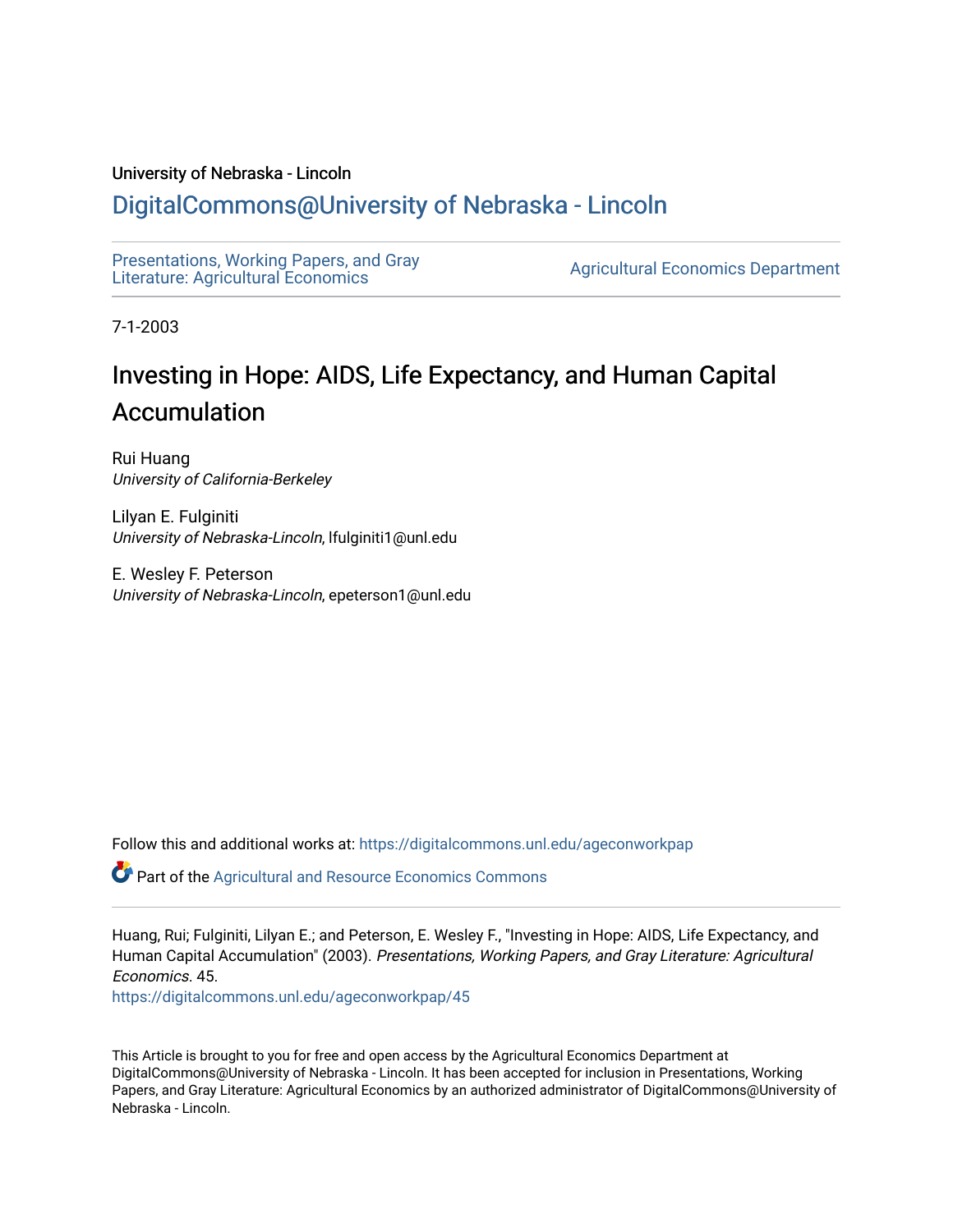# Investing in Hope: AIDS, Life Expectancy, and Human Capital Accumulation 1©

# Rui Huang

Lilyan E. Fulginiti

E. Wesley F. Peterson<sup>2</sup>

**Abstract.** A three period overlapping generations model is developed to investigate the impact of shorter life expectancy due to disease, on human capital investment decisions and income growth. This research is particularly relevant to Sub-Saharan Africa given the dramatic reduction in life expectancy due to HIV/AIDS and the potential lasting effects on growth. Our results indicate that as life expectancy shortens so does schooling inducing a lower growth rate of income. These relationships are even more pronounced for the African continent than for the rest of the world.

**Keywords:** HIV/AIDS, Africa, life expectancy, growth, overlapping generations.

*JEL classification: O13; O47; O55* 

© 2003 Rui Hang, Lilyan Fulginiti and E. Wesley F. Peterson. All rights reserved.

<sup>1</sup> Paper prepared for presentation at the Meetings of the International Association of Agricultural Economists, Durban, South Africa, August 2003.

<sup>2</sup> Rui Huang is a PhD student, University of California-Berkeley; Lilyan Fulginiti and Wesley Peterson are Professors, University of Nebraska-Lincoln. Contact author: lfulginiti@unl.edu.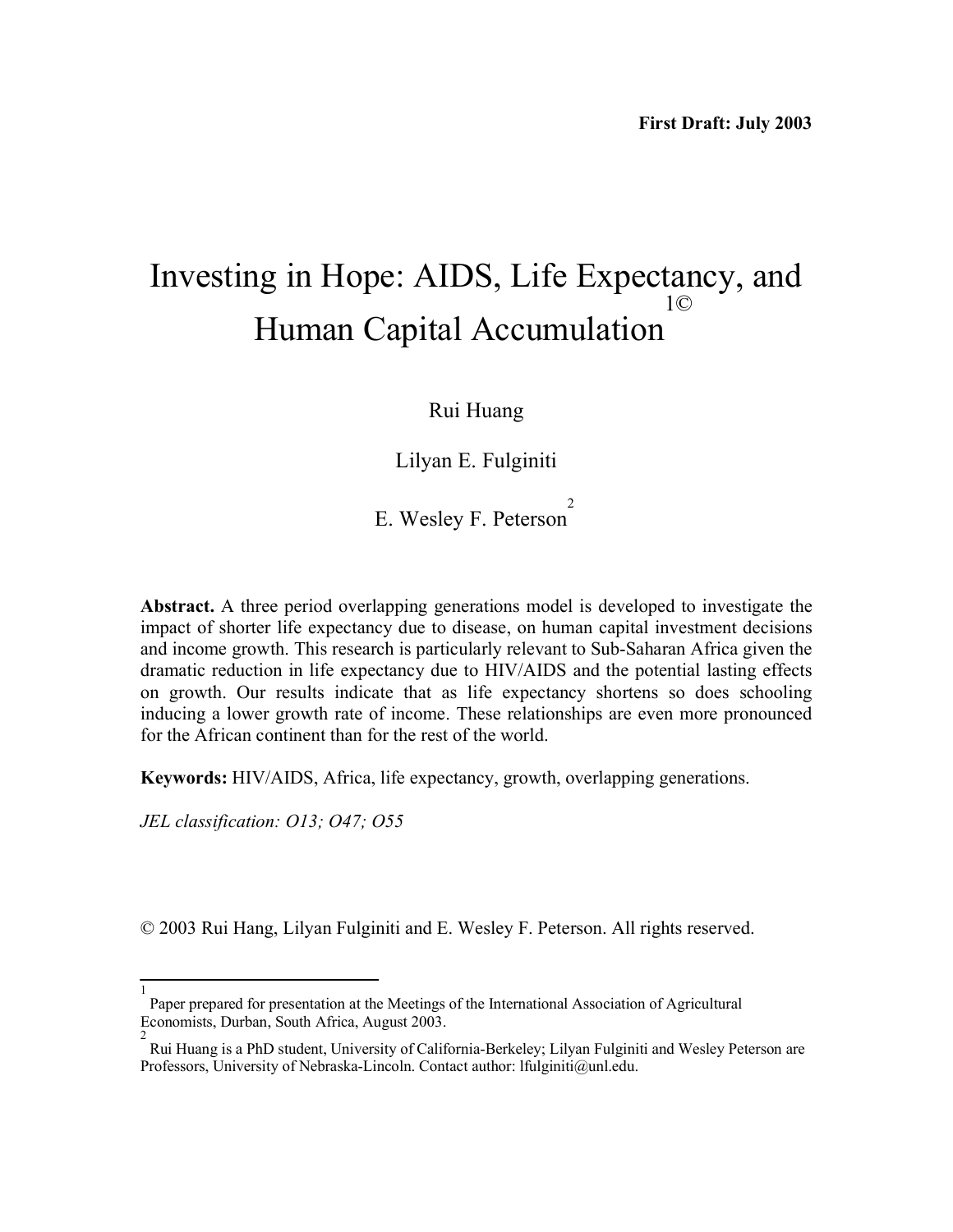#### **Investing in Hope: AIDS, Life Expectancy and Human Capital Accumulation**

*"Until the pandemics of AIDS, tuberculosis, malaria and other killer diseases are brought under control in Africa, economic development and political stability will remain crippled. A breakthrough on disease control, conversely, would help unleash a virtuous circle of rising productivity, better education, lower fertility rates and then lead to further increases in health and prosperity.*"

 *Jeffrey D. Sachs, New York Times, July 9, 2003* 

### **Introduction**

Good health is an important component of human wellbeing. At the same time, as noted by Jeffrey Sachs (2001), improvements in health and life expectancy are likely to contribute to greater economic growth and development. One way in which better health might lead to greater economic growth is through its impact on individual decisions concerning investments in human capital. If individuals can expect to realize returns to investment in education and training over a longer time horizon, they may elect to devote more of their scarce resources to human capital formation. The greater the human capital stock of a country the greater its economic growth is likely to be. Of course, the relationship between health and education runs in both directions. Better health prospects may lead to increased interest in education but education also leads to opportunities and choices that result in better health. Traditionally, it is this second aspect of the relationship that has been emphasized. This paper, however, builds on recent literature emphasizing the impact of health on human capital investments.

The relationship between life expectancy and human capital investments has taken on a new urgency as diseases such as HIV/AIDS have spread. In some African countries, life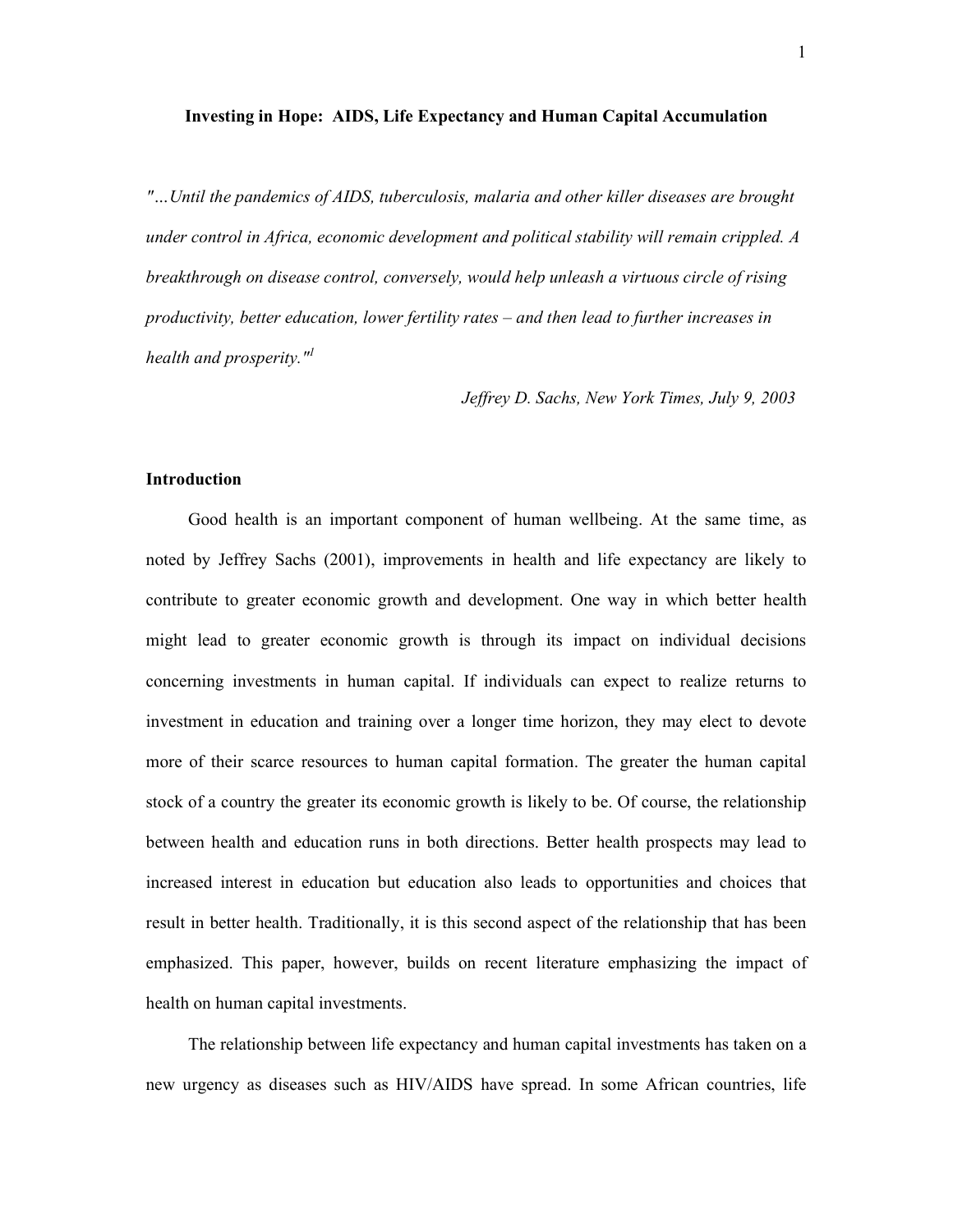expectancies have actually declined in recent years as a result of the HIV/AIDS pandemic. Recently, it has been widely reported that there is great potential for HIV/AIDS pandemics on a similar scale to that of Africa in other developing countries, many, such as China and India, with very large populations. Africa has long suffered from diseases such as malaria and tuberculoses and life expectancy at birth has been significantly lower than in Asia or Latin America for some time. In 1965, life expectancy at birth in Sub-Saharan Africa was 41 years for males and 43 years for females compared with 49 years and 60 years respectively for all low-income countries and 51 years and 63 years for males and females in China and India (World Bank, 1986). For the period 1995-2000, life expectancy averaged about 49 years in Sub-Saharan Africa compared with about 69 for East Asia and Latin America and 64 for all developing countries (UNDP, 2001). The fact that life expectancy in Sub-Saharan Africa has grown slowly and in some cases even declined may provide a partial explanation for the relatively poor economic performance of this region.

This paper is intended to capture the AIDS epidemic's impact on the subsequent human capital accumulation and therefore growth, through shortened life expectancy. We developed a three period overlapping generation model to investigate the effects of increased mortality and shortened life expectancy on human capital investment decisions of representative agents. We briefly review recent efforts to investigate the correlation between human capital investment and health. Then we describe the framework of our model before discussing implications and empirical tests of some parts of the model. The technical specifications and details of the model are appended to the paper.

 Although it is recognized that the interaction between health and education runs in both directions, most discussions of this relationship assume that the main direction of causality has been from education to health (Grossman (1973)). For a comprehensive review of empirical findings, see Grossman and Kaestner (1997). In terms of the practical policy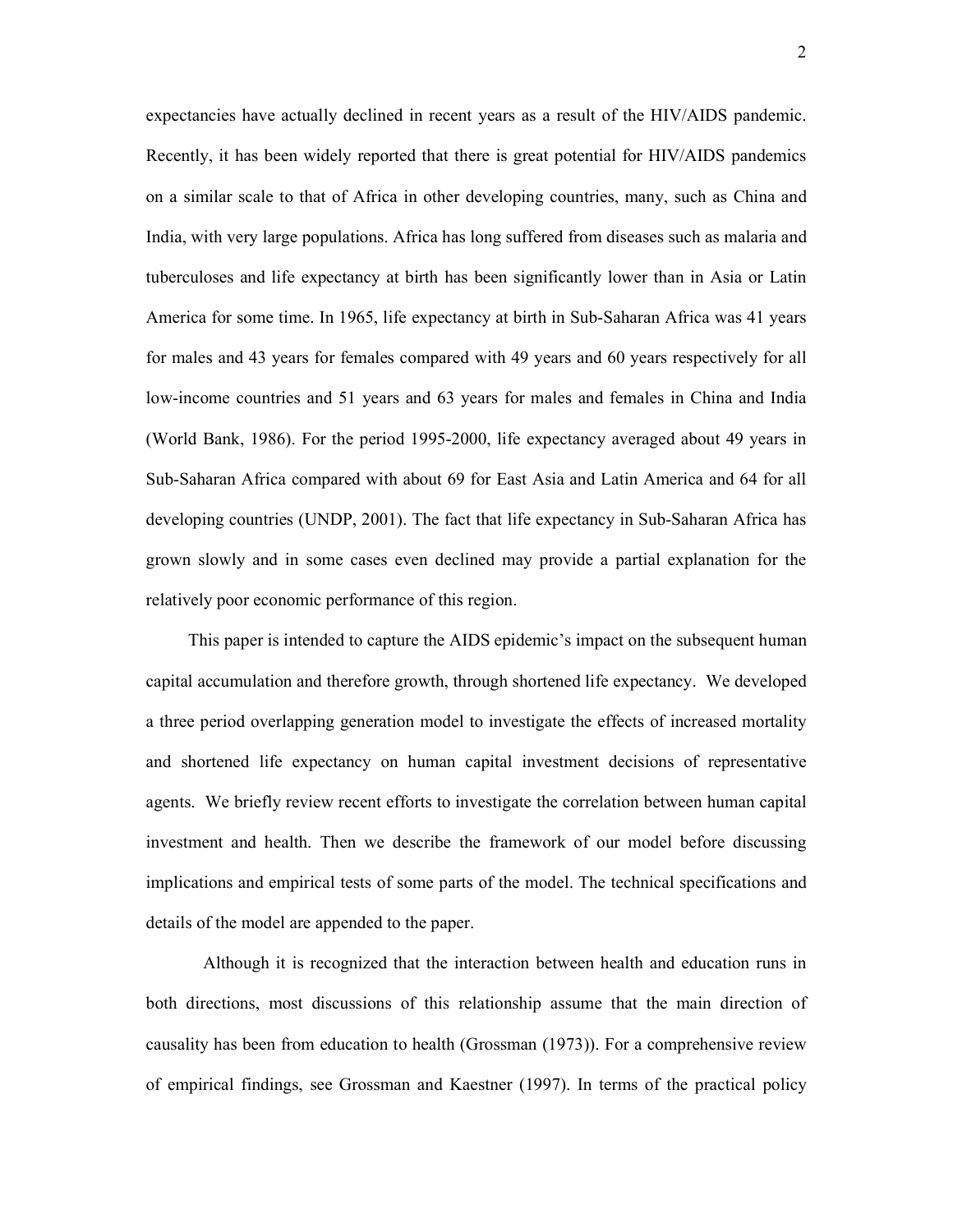implications, both industrial countries, such as Britain and Japan, and newly emerging countries, such as the Asian Tigers, can point to the success of policies that emphasize the strategic importance of education. The strategic importance of a population's health, on the other hand, has been largely ignored. Freeman and Miller (2001) were surprised by the relatively meager accumulation of knowledge about the effects of health on economic growth, suggesting that improved health has rarely been viewed as an effective strategy for increased growth.

The empirical evidence on the correlation between income growth and life expectancy supports the classical view that health is an output of economic growth and development. However, researchers have only been able to show that part of this correlation is accounted for by a causal link running from wealth to health. This suggests that some other factor is at play in accounting for this relationship. Bloom and Canning (2001) argue that health is a form of human capital and therefore an input into the growth process, as well as an output. Bils and Klenow (2000) examine a model with finite-lived individuals in which each generation learns from previous generations and chooses schooling. They asked whether schooling causes growth or the other way around and calibrated versions of two competing models, "schooling to growth" or "growth to schooling." They found evidence for the latter from the calibration but noted that schooling might be further influencing growth through externalities affecting technology creation and adoption. Though they did not examine the relationship between life span and education time, the equilibrium equation implies that longer life span will lead to more time devoted to education.

Kalemli-Ozcan, Ryder and Weil (1998) examined the role of increased life expectancy in raising human capital investment in the process of economic growth. They developed a continuous time overlapping generation model in which individuals make optimal schooling investment choices in the face of a constant probability of death. They found that mortality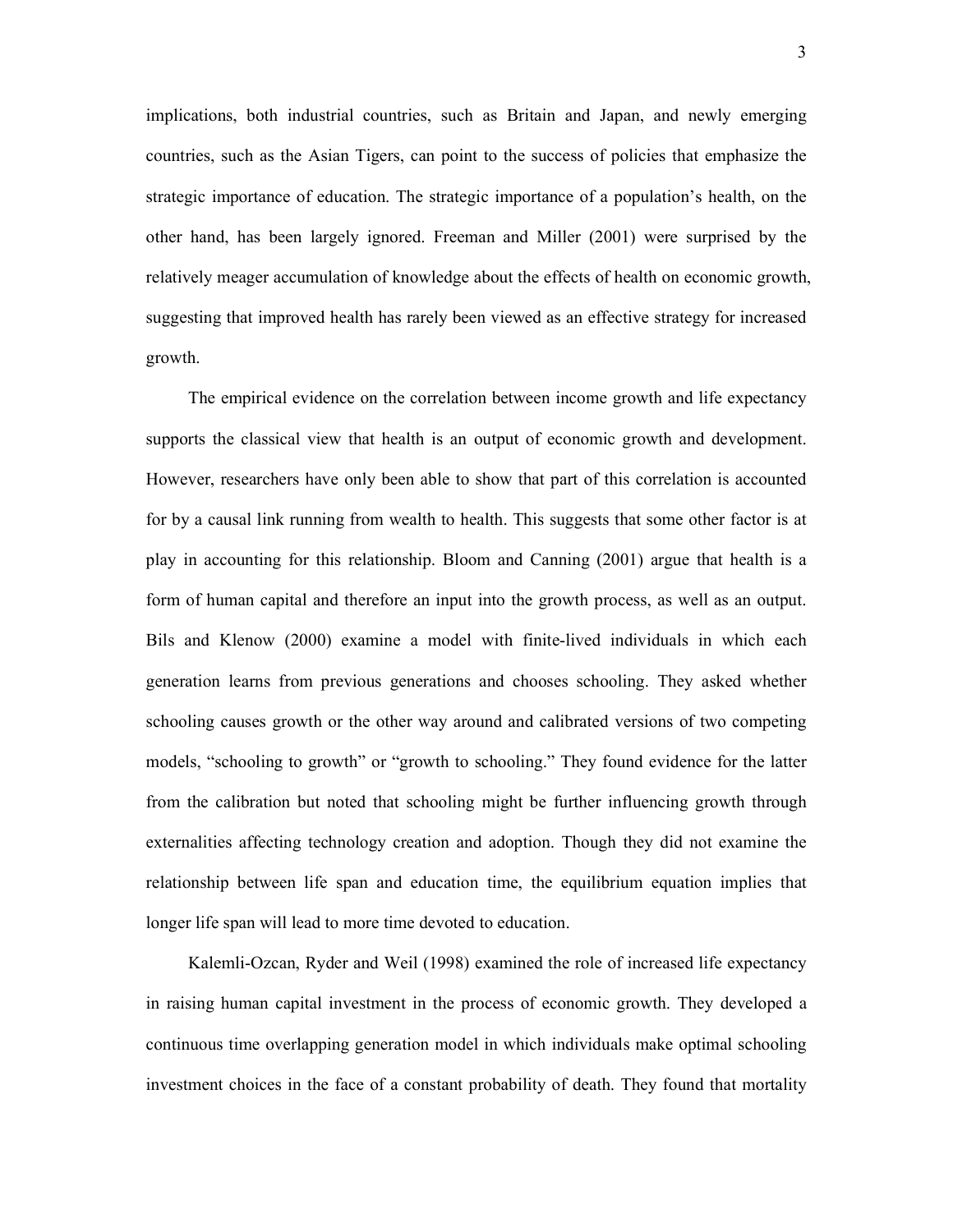decline has significant positive effects on schooling and consumption. Swanson and Kopecky (1999) modeled life expectancy directly with a finite-lifetime continuous time model of human capital acquisitions. The agent allocates t-units of time between work, learning and leisure. Their results suggested that as lifespan increases output per person-hour rises in a concave fashion.

This paper builds on the above literature. To examine how reduction of life expectancy would affect human capital investment decisions and therefore growth, we developed a discrete time overlapping generation model where individuals learn from the old generation and they make a schooling investment decision on two dimensions of human capital, knowing that the human capital acquired from schooling investment will facilitate technological adoption in a later period.

## **A Three Period Overlapping Generations Model.**

Kim and Lee (1999) build a two-period overlapping generations model to analyze the effects of technology change on growth rates of income and human capital. Their model includes two dimensions of human capital, referred to as width and depth. Human capital width represents flexibility, adaptability, and the influence of human capital on the adoption of new technologies. Width determines the adoption cost of a new technology. Human capital depth measures the quality of the human capital stock. The key idea is that the more closely one agent's knowledge is related to the knowledge required for a new technology, the less time the agent spends in adopting the technology. Technical change is stochastic in terms of both its occurrence and its width and depth. Their conclusion is that an increase in technological uncertainty decreases growth rates of income and human capital by lowering efficiencies both in creating new knowledge and in adopting new technologies.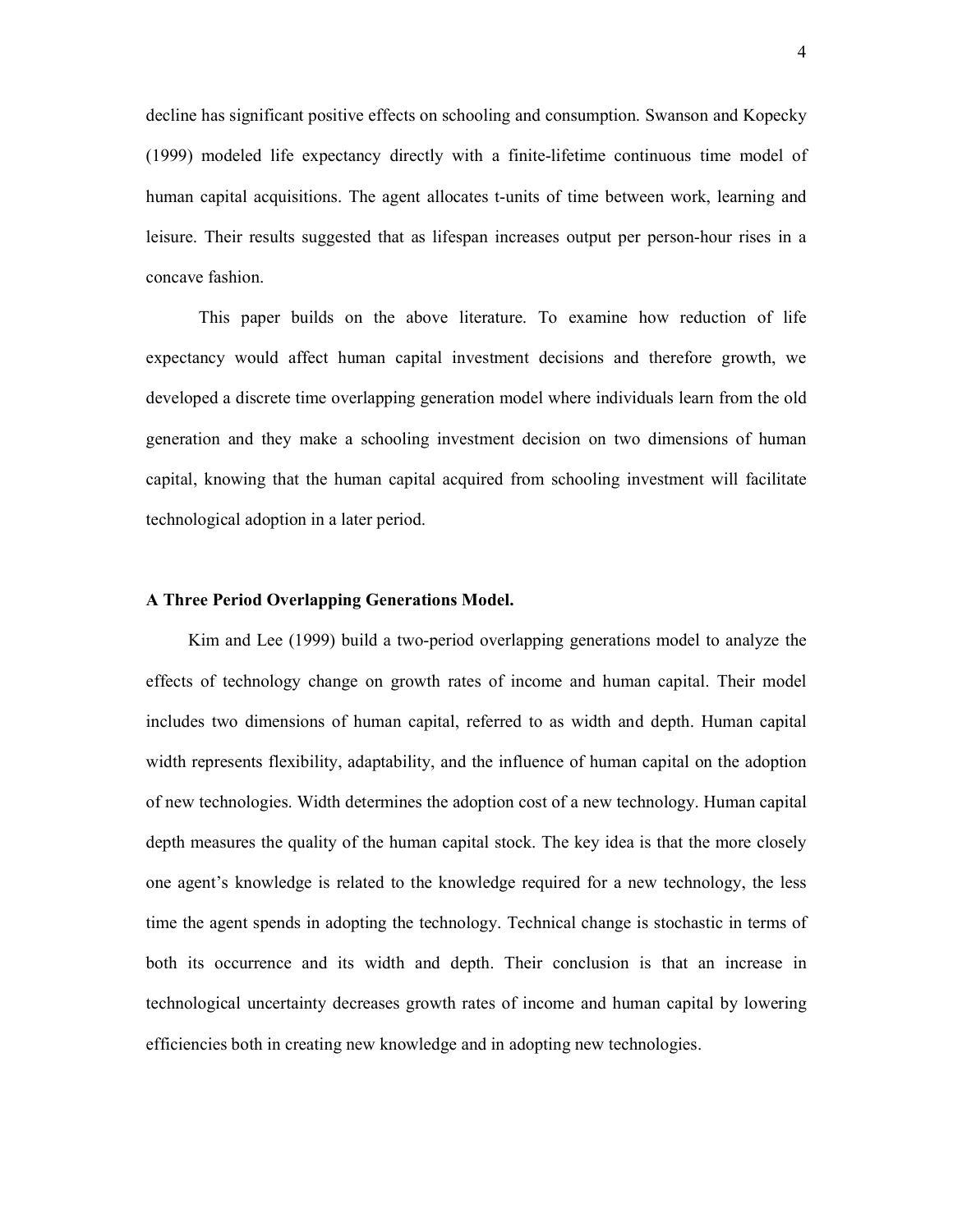Building on their specifications, we developed a similar model to examine how the risk of premature death would affect investments in human capital and subsequent growth rates. We modified Kim and Lee's model by extending it from a two-period model to a three-period model, and introduced an 'impact' variable of interest to this study: the probability of dying prematurely at the end of the first or the second period. We show that as the probability of surviving the young period increases, the individual tends to increase investment in both width and depth of human capital. If the probability of surviving the adult period increases, given that the individual survived the young period, he tends to invest more in human capital depth while he will reduce his investment in width or flexibility. The growth rate of the economy tends to increase with both of these probabilities. Therefore, lower life expectancy leads to slower growth.

The extension to a third period needs to be justified. Kalemi-Ozcan, et al. (2000) recognized the limitation of modeling the probability of death as a constant at all ages noting that it is more accurate to allow this probability to vary with a person's life cycle. In general, the probability of death should vary across age groups. For instance, the AIDS epidemic kills more young adults who are more sexually active, than other age groups. If analytical results are sensitive to different age-specific probabilities of dying, we might find support for some policies that target particular age groups. These aspects of the problem cannot be captured in a two-period model.

 For this model, human capital plays an essential role in the adoption of new technologies. A representative agent lives at best for three periods, namely, young, adult and old. When he is young, he decides how to allocate his time between work and education. As an adult, he decides how to allocate time between work and technology adoption. When old, he devotes all his time endowment to work earning a wage. The agent faces a probability of dying at the end of the first and second period.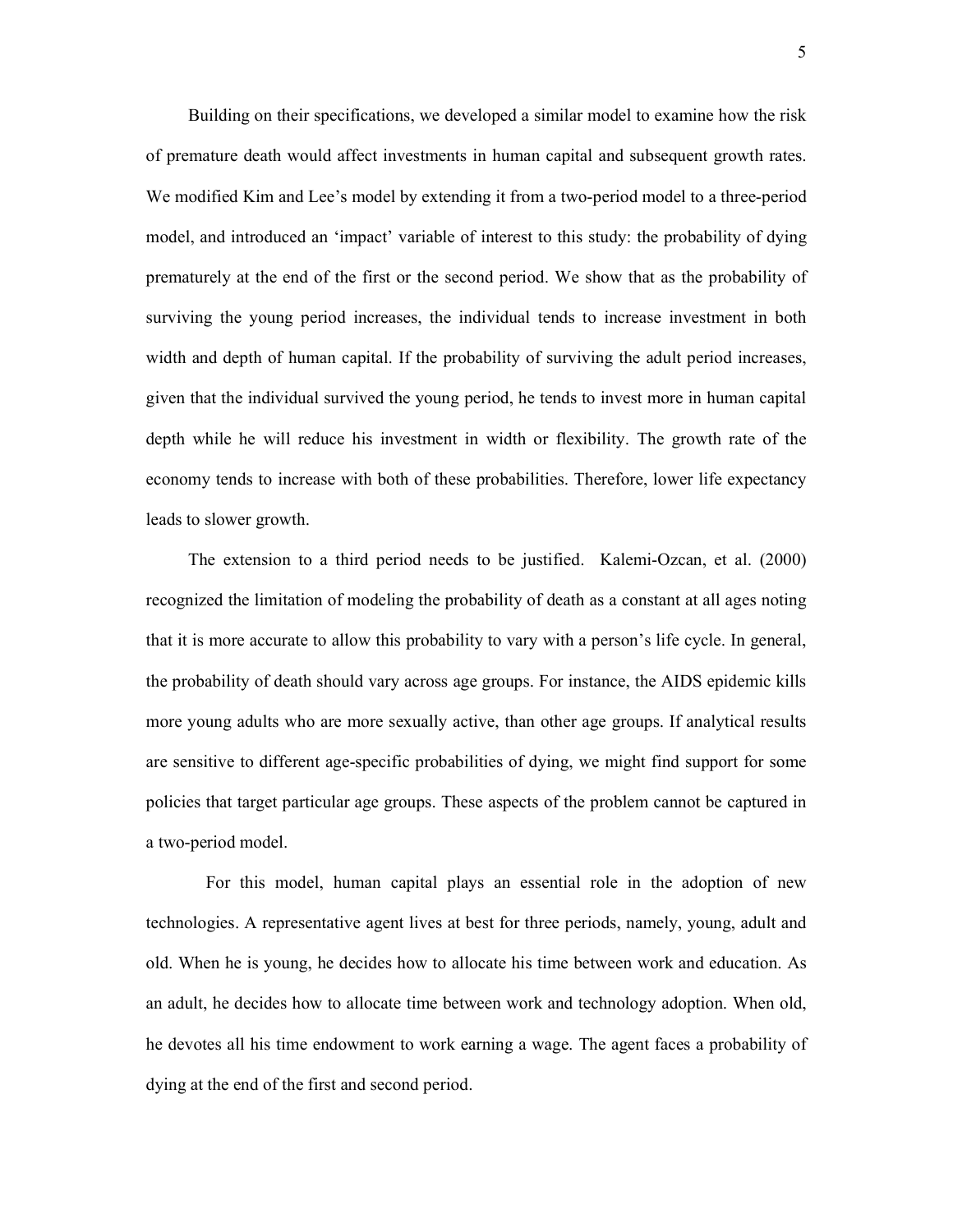A new and advanced technology is assumed to occur with some probability in each period. The characteristics of the innovations are uniformly distributed along an interval containing all possible new technologies. Adult agents adopt a new technology when a technology shock occurs. The initial structure of the agent's human capital consists of two dimensions: width and depth. The width dimension of human capital refers to the specificity versus the generality of the knowledge acquired. The more general the human capital accumulated, the more flexible and the more able to adopt new technologies the individual is. Human capital depth represents the quality of human capital, which determines the level of technology that can be adopted.

The representative firm employs young, adult and old workers together. The input is human capital only, and the technology is linear, which implies that the human capital of each of the three generations is a perfect substitute for that of the others:

$$
y_t = H_{yt} \cdot (1 - l_E) + H_{at} \cdot (1 - l_A) + H_{ot}
$$

where  $y_t$  is the total output of the economy at period t,  $H_{yt}$  is the human capital possessed by the young generation at period t,  $H_{at}$  and  $H_{ot}$  are that of the adult and old generations respectively,  $l_E$  is time devoted to education and  $l_A$  is adoption time. The model in this paper is driven by a representative young agent's maximization problem, which guides the width and depth decisions related to his human capital:

$$
\max_{N,Q} U(c_{\mathit{yt}}, c_{\mathit{at}}, c_{\mathit{ot}}) = \log c_{\mathit{yt}} + \frac{1}{1+\rho} E(\log c_{\mathit{at}}) + \frac{1}{(1+\rho)^2} E(\log c_{\mathit{ot}})
$$

where  $U$  is the lifetime expected utility, which depends on consumption in the three periods, respectively denoted by  $c_{yt}$ ,  $c_{at}$  and  $c_{ot}$ ,  $N$  is knowledge width,  $Q$  is knowledge depth,  $\rho$  is the rate of time preference and *E* represents expectations. The explicit solutions to this problem provide optimal investments in the width and the depth of human capital for the first period, expected time devoted to receiving education and equilibrium growth paths for width, depth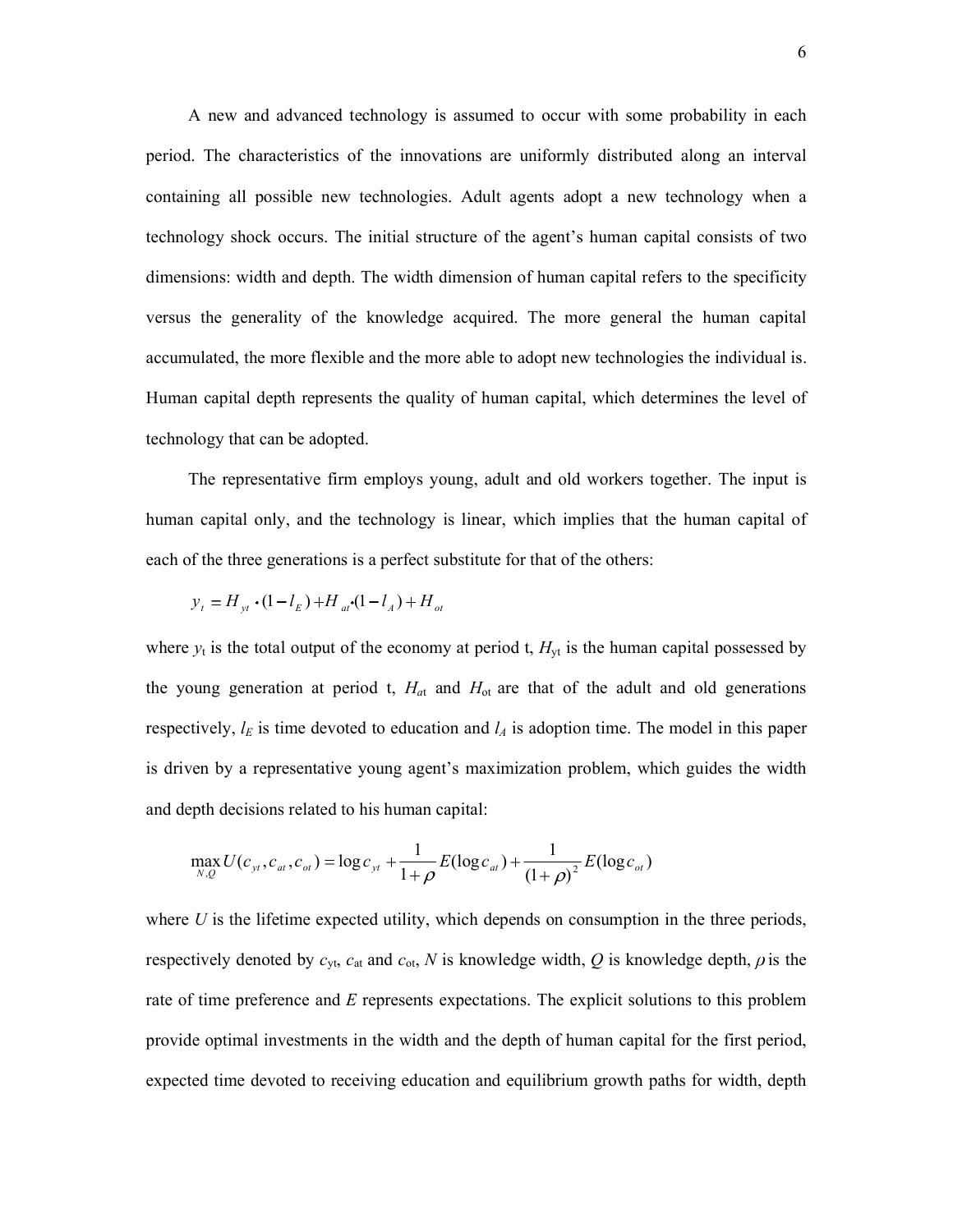and income. The explicit solutions along with the first order conditions are in the Appendix and are the basis for the theoretical insights and the empirical work in this paper.

The solutions to the above problem indicate that an increase in the probability of not dying at the end of the young period (thus surviving into the adult period) induces higher investment both in the depth and width of human capital stock.<sup>2</sup> An increase in the probability of living to the full length of life, however, increases the relative ratio of depth versus width by increasing the absolute magnitude of depth and decreasing the absolute magnitude of width of human capital.<sup>3</sup> We solved for the equilibrium growth rate of income and expected adoption time by using the fact that in equilibrium the demand for width and depth grow at the same rate. The main findings of this model are:

1. The income growth rate increases with higher life expectancy.<sup>4</sup> Therefore, there can be persistently different growth paths for countries with different life expectancies, even if the occurrence of technological progress is the same for all the countries. The relevance of this result is clearer with a restatement of the motivation of this analysis. Assuming an exogenous technological process and a strong complementarity between technology innovation and human capital, a radical reduction in life expectancy leads to underinvestment in human capital and thus leads to slow growth. This dimension of the relationship between health, human capital investments and growth may be more significant in places such as Sub-Saharan Africa where the HIV/AIDS pandemic may lead to reductions in life expectancy.

2. The adoption time increases with the increases in the probability of technological advance, the probability of surviving the young period, and the conditional probability of living through the three periods if one survives the young period.<sup>5</sup> Therefore, the growth rate of income decreases as the probability of premature dying increases, establishing the main result of this paper. Note that the immediate effect of an epidemic or a persistent war that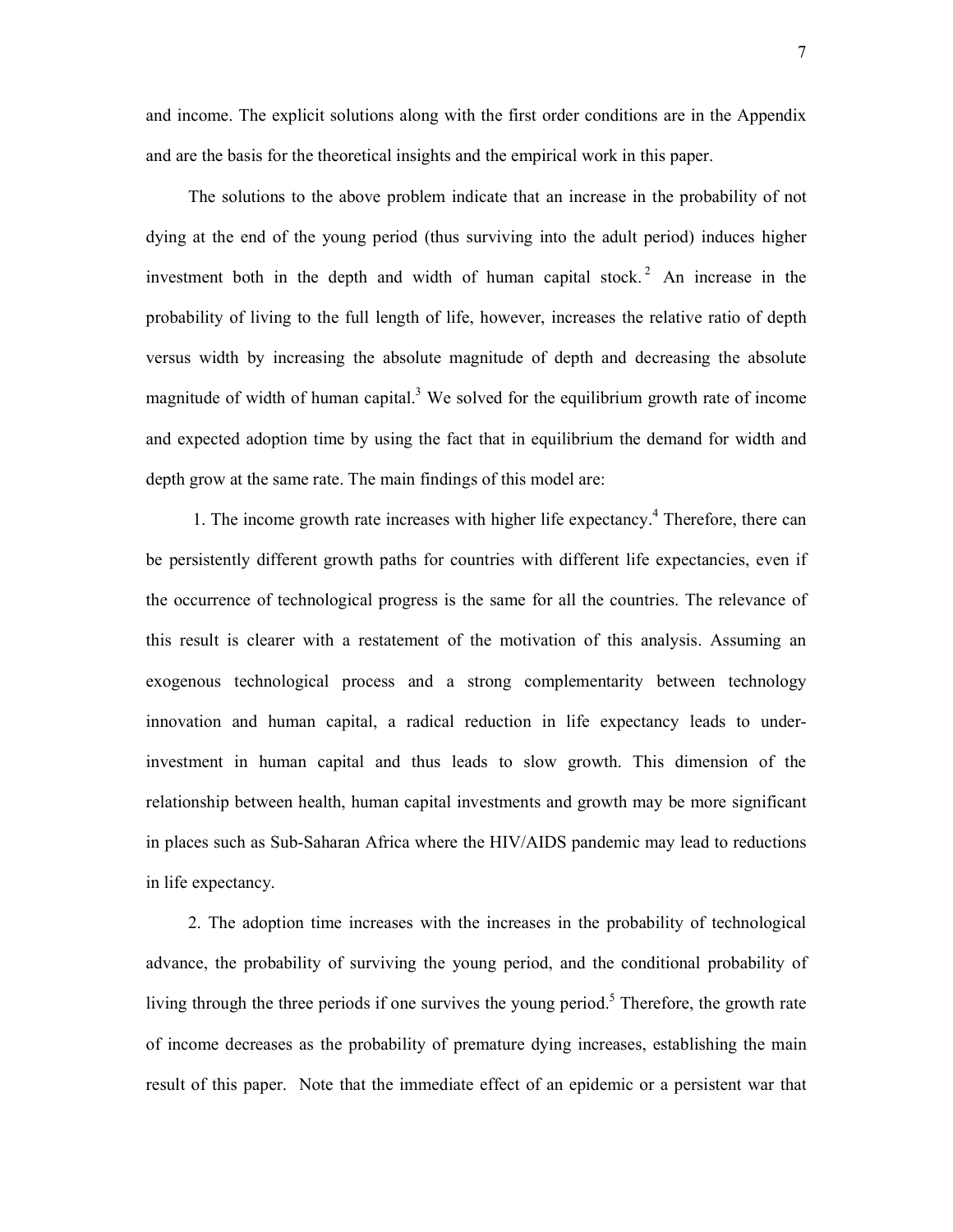drastically shortens people's life expectancy is to reduce income due to loss of labor. These effects are not discussed in the model. Rather, our results show that in long-run equilibrium, the slower growth results from a reduction in individual investments in human capital due to a shorter life span.

#### **Country-Level Empirical Relationships**

 The theoretical model described in the preceding section suggests several relationships that can be tested empirically. In this study, we will focus on quantifying the effects of health on human capital investment and the effects of these investments on economic growth. Endogeneity is an obvious concern and we have dealt with it through the use of instruments (2SLS). We are in the process of implementing a simultaneous system estimation approach that would account for the potential endogeneity and the cross-section nature of the data set explicitly (random 3SLS).

### **1) Health's Impact on Education Attainment**

One of the behavioral relationships from the model described above $6$  establishes that the time an agent devotes to education and technology adoption is negatively related to her probability of premature dying. In an effort to find empirical support for this theoretical relationship, a regression of the following form is estimated:

$$
L_{E_i} = a + b(\text{prob}_i) + \mu_i
$$

where  $L_{Ei}$  is the average schooling years for male, female, and total population of age 25 and above in the *ith* country in 1990, obtained from the Barro-Lee dataset of International Education Attainment and  $Prob_i$  is the 1970 mortality rate in the *ith* country for the adult male and female populations obtained from the World Development Indicators dataset (WDI). For the total population regression, since there is no total mortality rate, we used life expectancy obtained from WDI. Two Stage Least Square estimation is used to control for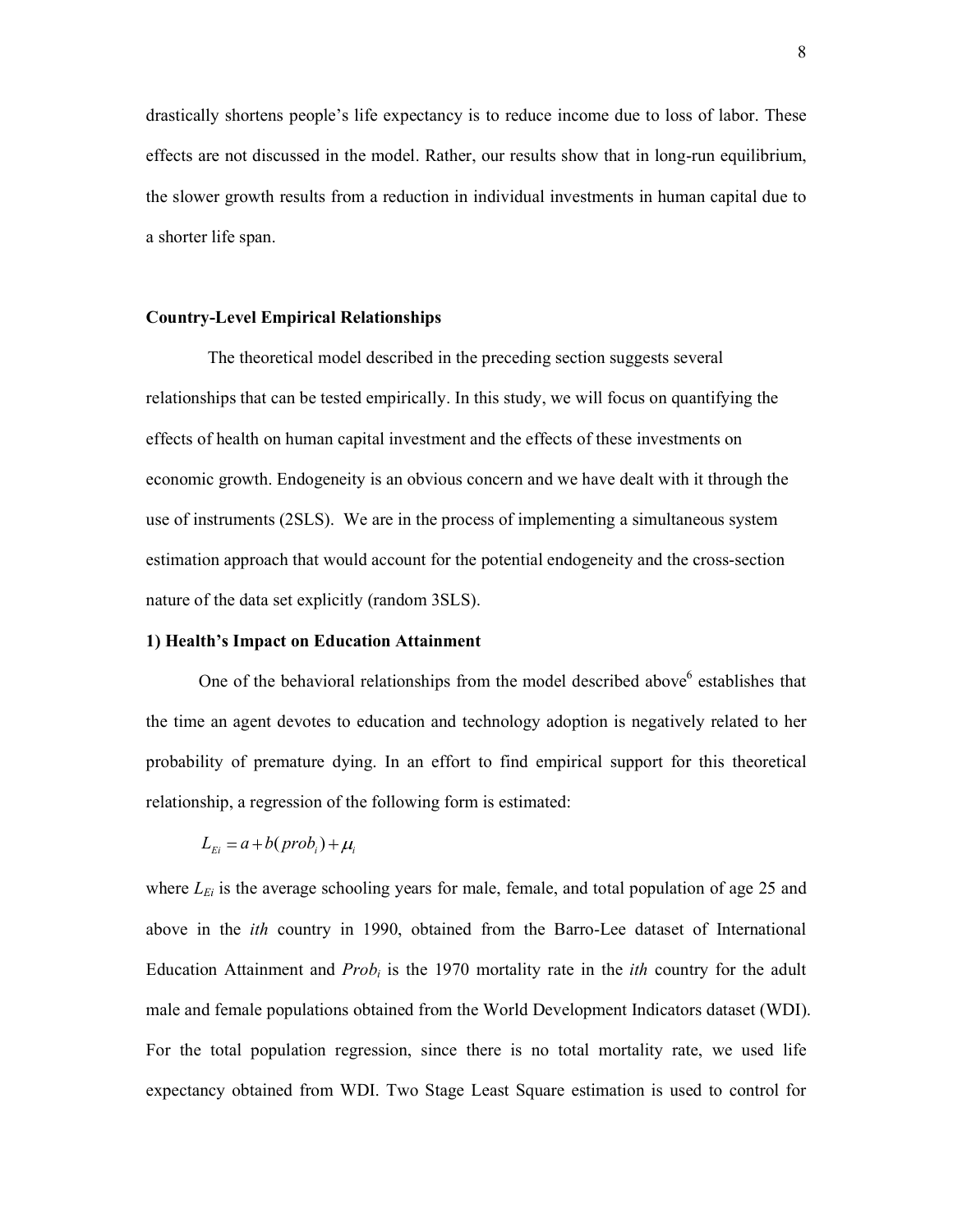reverse causality. The instrumental variables chosen are the corresponding mortality rate or life expectancy in 1960 obtained from WDI. We include 95 countries in the analysis for females, 98 in the analysis for males, and 107 in the regression for total population.<sup>7</sup>

Estimates in Table 1 show a significant and negative relationship between mortality rate and schooling years for females and males. These results confirm that the higher the mortality rate, the less investment in human capital people make. The third column indicates that as life expectancy increases so does the number of years in school and therefore the investments in human capital for the whole population.

To see whether the intercepts and elasticities are different for low- and high-income countries (using the World Bank classification), we included a dummy variable and reran the equation above. The results, in the last three columns of Table 1 indicate that developing countries and developed countries have significantly different slopes. For developing countries, increased lifespan and decreased mortality are associated with more years spent in school. The effects are significant for the female and total population though with a smaller magnitude for developed countries, while they are insignificant for the male population. The implication is that increases in life expectancy have diminishing effects on schooling time since higher income countries generally enjoy higher life expectancies.

Following Barro's lead<sup>8</sup> and given the availability of panel data on life expectancy we use an instrumented random effects<sup>9</sup> model to measure the impact of *lagged* life expectancy on educational attainment  $(94 \text{ countries}^{10} \text{ during } 1965-1990)$ , five-year intervals.) The instruments are geographic variables obtained from the website of the Center for International Development at Harvard University, as described and used in Gallup, Sachs and Mellinger (1999). As Table 2 indicates, we found significant and positive impacts of lagged life expectancy on average educational attainment in accordance with the previous cross-country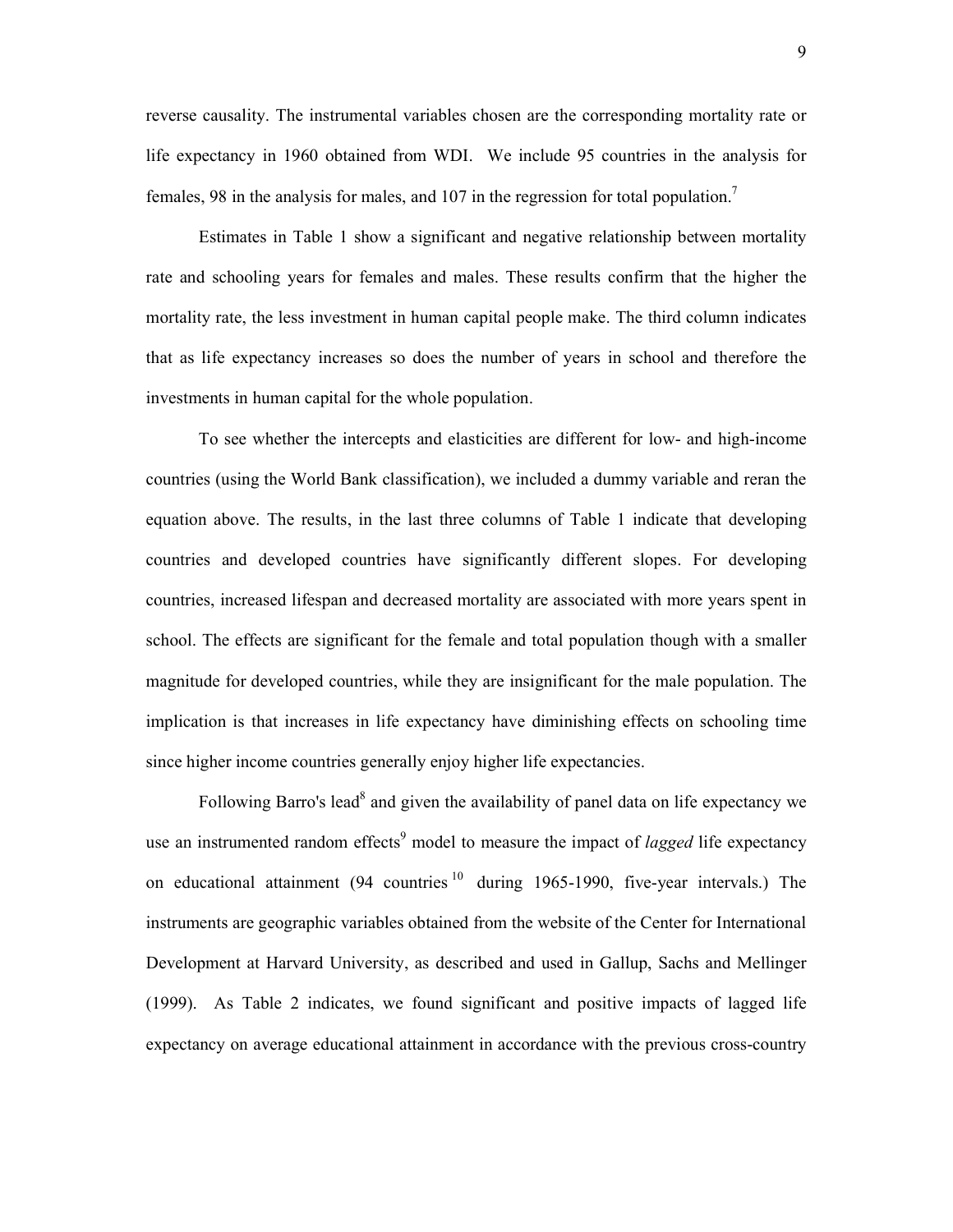results. As the theory specified, these results support the notion that as life's horizon increases so does expected income and the incentive to further one's education.

# **2) Evidence on Growth Rate and Life Expectancy**

Bloom and Canning (2001) provided an extensive review of the studies that estimated the effect of health status on economic growth. The most common strategy used, according to them, is to run an OLS regression of the growth rate of income from 1965 to 1990 on independent variables from 1965, including the log of life expectancy (Bloom and Malaney, 1998; Bloom and Sachs, 1998; Bloom and Williamson, 1998; Hamoudi and Sachs, 1999, etc.). Barro (1996) and Barro and Sala-I-Matin (1995) used 3SLS or SUR with country random effects in their panel studies when dealing with a system of equations. On the whole, the cross-sectional evidence supports a strong and positive impact of increased life expectancy on growth.

We conducted a similar cross-section analysis for 93 countries<sup>11</sup> in the world with the average annual growth rate of GDP per capita from 1977-1998 as the dependent variable, and the log of life expectancy, the dependency ratio (the ratio of dependents to the working age population), openness (the percentage of trade in GDP), the investment ratio, the gross primary enrollment ratio, the gross secondary enrollment ratio, and the political freedom index as the explanatory variables. All the explanatory variables take the values of 1977 to eliminate the potential endogeneity problem. All the observations are obtained from the World Development Indicator dataset maintained by the World Bank (WDI) except for the freedom index, which is obtained from the Freedom House by averaging the political freedom index and civilian rights index. Results of this regression are found in the second column of Table 3 where we can see that life expectancy has a significant and large impact on subsequent growth of average GDP per capita.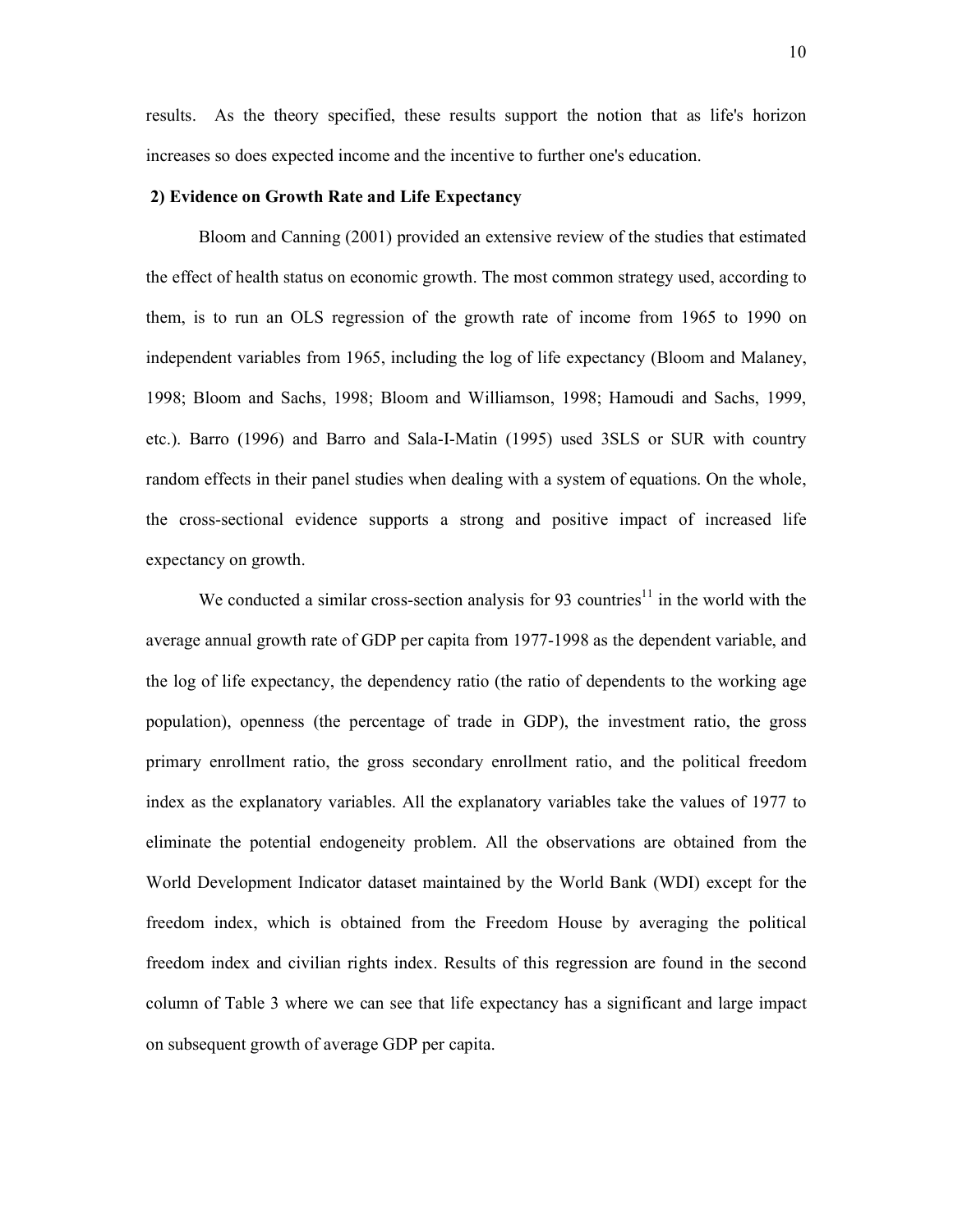Further support for this result is obtained from a regression, following Barro again, that uses data on a panel of 89 countries<sup>12</sup> during the period  $1965-1990^{13}$ , in five-year intervals. The instrumented random 2SLS estimates presented in table 4 support the results of the cross-section regression above and indicate that the growth rate of GDP per capita responds positively to increases in one's life horizon.

We also estimated an equation relating the impact of life expectancy and the dependency ratio to the level of GDP per capita using  $a^{10}$  panel of 105 countries.<sup>14</sup> The dependent variable is GDP per capita (in logarithms over the periods 1977-1982, 1982-1987, 1987-1992, and 1992-1997), and the explanatory variables are life expectancy (in logarithms at 1977, 1982, 1987, and 1997), dependency ratio, average gross fixed investment annual growth (over the periods 1977-1982, 1982-1987, 1987-1992, and 1992-1997), openness (the percentage of trade to GDP at 1977, 1982, 1987, and 1997), the freedom index, and the enrollment rates of primary schools and secondary schools. This equation is very similar to the one used by McCarthy, Wolf and Wu (2000) in their analysis of the growth costs of malaria. The observations of the starting years of the five-year periods are chosen to reduce endogeneity problems.

One-way fixed effects models and one way random effects models are used for the estimation. The Hausman random effects test is strongly significant. Instruments are used for life expectancy to control for reverse causality. The instruments used are lagged life expectancy and some geographic data obtained from the dataset compiled by Gallup, Sachs and Mellinger (1999, available for download on the CID website). The 2SLS results for the one way fixed effects model and random effects model are shown in the third and fourth columns of Table 3. The effects of life expectancy on GDP per capita are significantly positive, while the effects of the dependency ratio are significantly negative. To the extent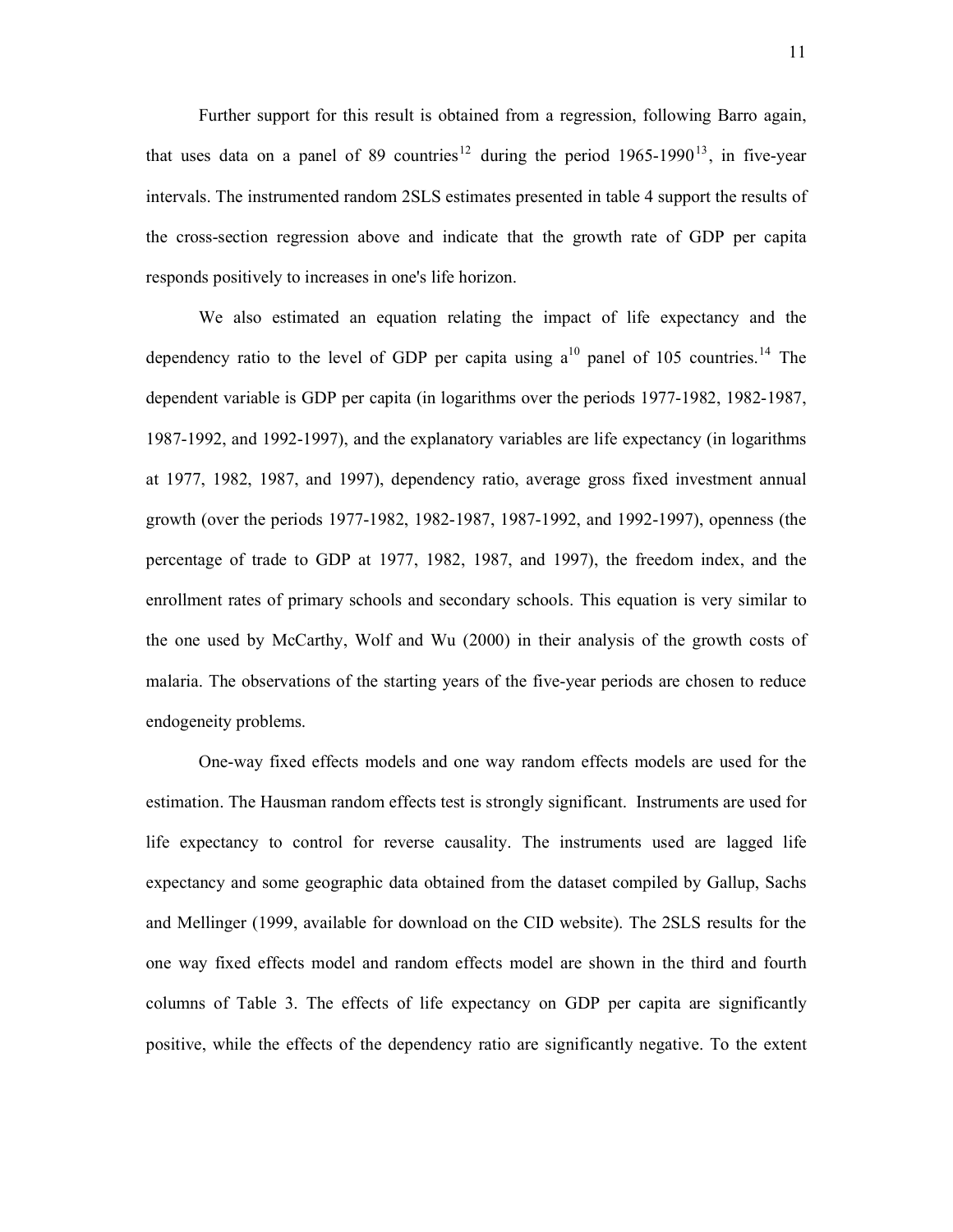that the AIDS epidemic reduces life expectancy and increases the dependency ratio, it will have a significant impact on the level of GDP per capita.

It would be desirable to test whether the Sub-Saharan Africa countries differ from other countries in terms of the intercept and elasticities. This can be done by adding Sub-Saharan dummy variables to the regression. The results of these regressions are presented in the last two columns of Table 3 and are as expected. There is a large penalty for being a Sub-Saharan country; and there is a premium for increased life expectancy for the Sub-Saharan Africa countries. Other things equal, a five-year increase in life expectancy would raise per capita GDP about \$7-10 (constant 1995 international dollars) more than in the rest of the world, on average. The total benefit of a five-year gain in life expectancy would be about \$20-\$30 per capita. The sign of the freedom index is expected, as a smaller index number points to a more democratic society. It is noted that the primary school enrollment in fact has no effects on GDP, but secondary school enrollment is significant, though with a small magnitude. The insignificance may suggest that these enrollment ratios are not very good proxies for education attainments.

Overall, the dependency ratio has a large negative effect on GDP per capita as expected. However, the results also suggest that Africa will benefit from a larger dependency ratio, which is very doubtful. Although dependency ratios in Sub-Saharan Africa remain the highest in the world, they appear to be falling despite the nature of the HIV/AIDS pandemic. One reason may be that the data do not reflect the full impact of HIV/AIDS as the last year for which data are available is 1997 and the pandemic is likely to affect dependency ratios with a lag. Another reason is that other diseases in Sub-Saharan Africa primarily affect the young and old populations actually offsetting the increases in the dependency ratio due to HIV/AIDS.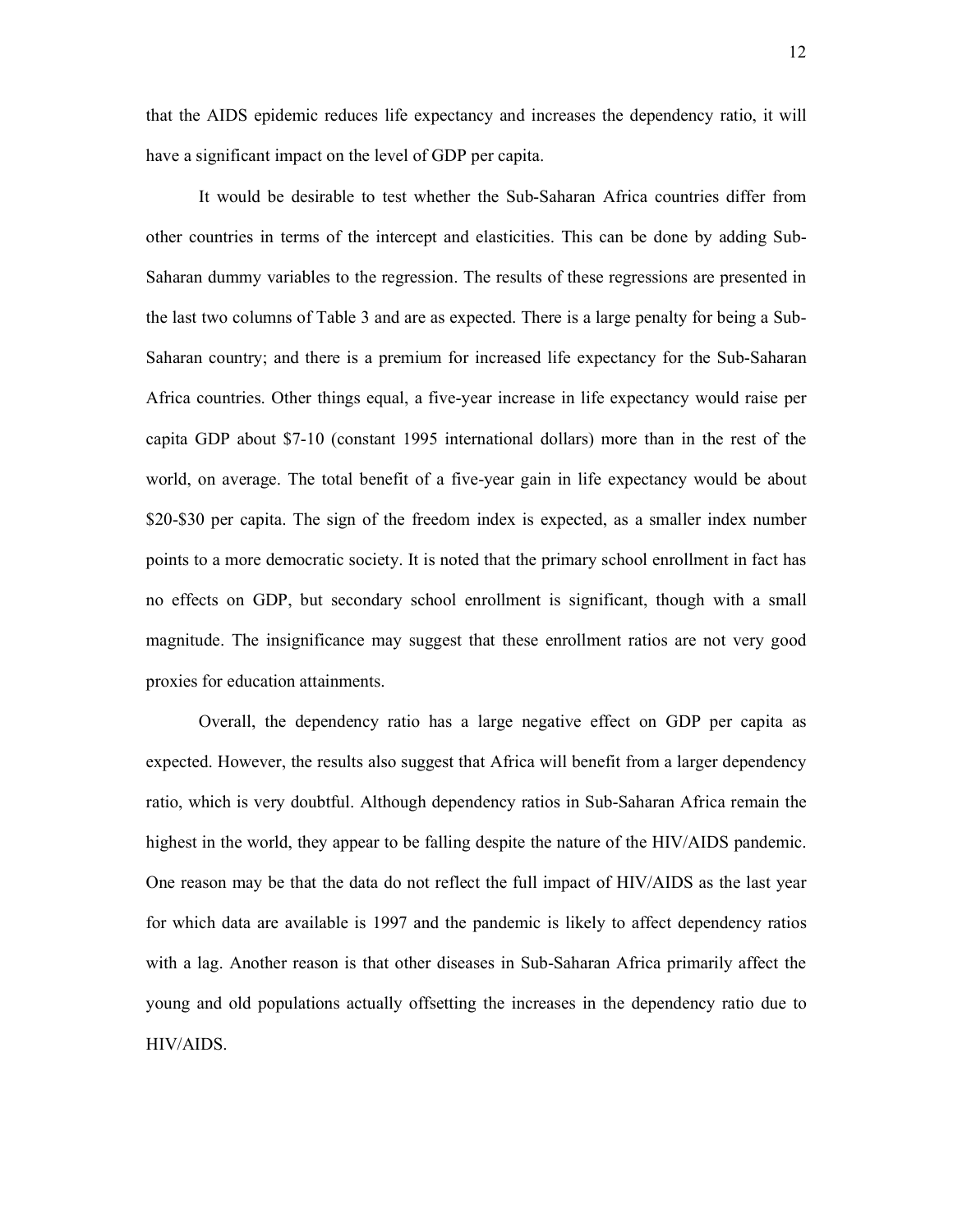Finally, in an effort to more directly establish a relationship between HIV/AIDS statistics and illiteracy as well as growth rates of GDP per capita, the latest HIV prevalence adult rates by country (as of the end of  $2001^{15}$ ) are used in a 2SLS cross-sectional regression. We restricted our attention to the 29 sub-Saharan African countries.<sup>16</sup> Not surprisingly, we didn't find significant results for the regression of HIV prevalence adult rates in 2001 on contemporaneous GDP growth rates. However, the results are strong and significant for the regression of HIV adult prevalence rates on illiteracy rates, which serves as a reverse measure of human capital attainments. We report the results in Table 5.

## **Conclusions**

 The empirical results reported in the preceding section are consistent with the analytical results derived from the overlapping generations model. While it would be interesting to estimate an empirical model that more directly measures the impact of HIV/AIDS on economic growth, the lag between the effects of the disease on growth and the incidence as reflected in current data makes it impossible to estimate any meaningful relationships. Nevertheless, the analysis does provide substantial evidence that falling life expectancies in Africa as a result of the HIV/AIDS pandemic, as well as the widespread incidence of other diseases, is leading to reduced investments in human capital formation which in turn result in lower human capital stocks and slower growth. The implications of this result are extremely serious. If the spread of HIV/AIDS and other diseases leads to less economic growth in African countries, there will be fewer resources in these countries for use in combating the pandemic. Through the mechanisms identified in this paper, as well as the more obvious connections between disease and economic growth, a vicious cycle could develop in which disease slows growth reducing the ability to control the disease, which becomes more widespread slowing growth even further.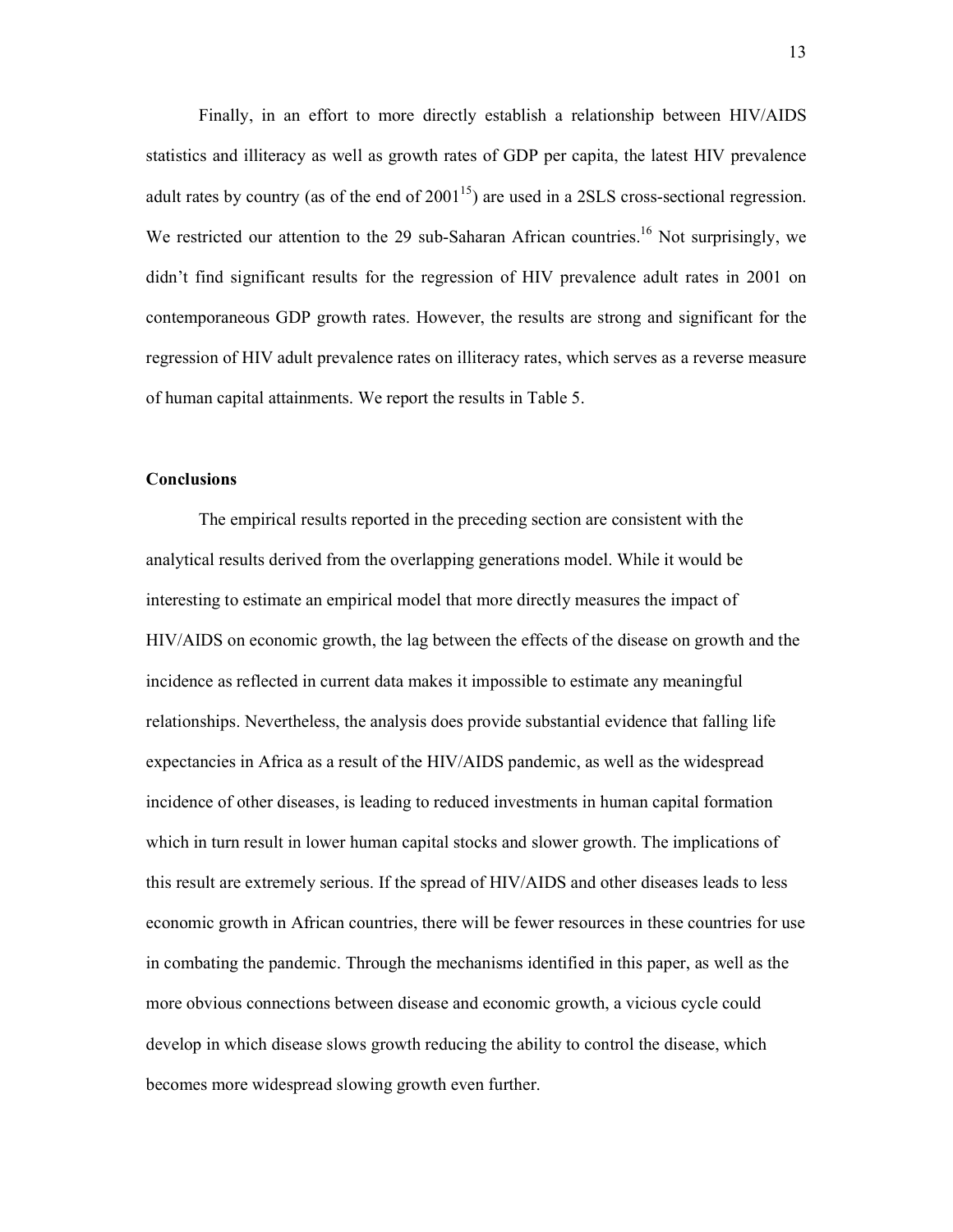The Global Fund to Fight AIDS, Tuberculoses and Malaria was established in January 2002 by the United Nations to focus contributions from wealthy countries on the fight against these diseases in low-income countries. So far the fund has had to spend more time getting organized than on disbursing the available financial resources. The resources offered by the high-income countries may be inadequate in any case. According to *The Economist* (October 19, 2002), the Global Fund is likely to have financial shortfalls of \$2 billion in 2003 and almost \$5 billion in 2004. If the analysis in this paper is correct, adequate funding and rapid implementation of the Global Fund's programs is critical if the vicious cycle described above is to be short-circuited. The nature of HIV/AIDS is such that it is very important to undertake effective preventive programs as soon as possible in order to avert an explosion of cases in coming years. Reducing the incidence of these diseases and raising life expectancies are clearly ends in themselves. But, in addition, increased life expectancy has the instrumental value of providing incentives for greater investments in the human capital that contributes significantly to economic growth and human well-being.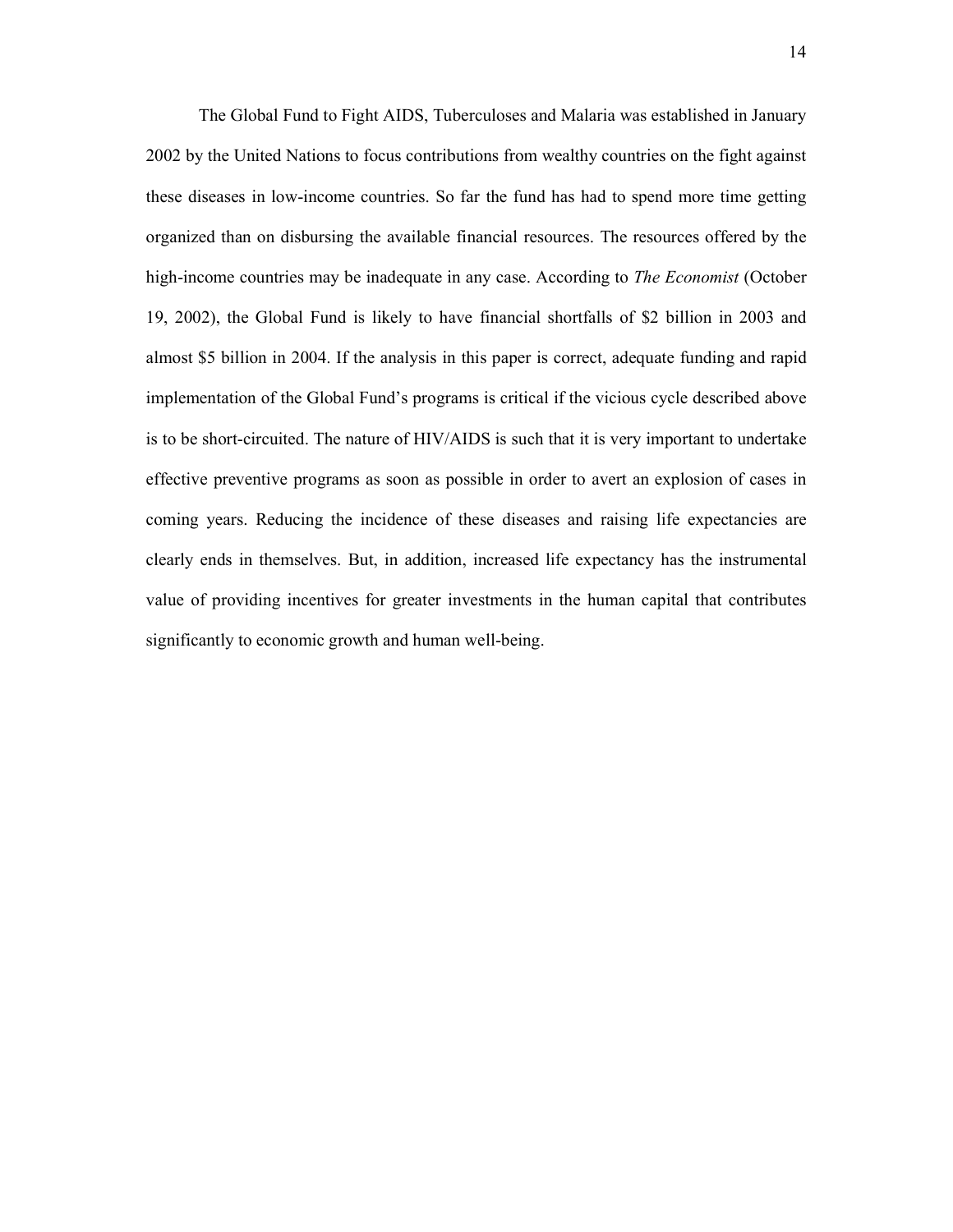#### **References**

Barro, R., 1996. Determinants of Economic Growth: A Cross-Country Empirical Study. NBER Working Paper No. 5698.

Barro, R., Sala-I-Martin, X., 1995. *Economic Growth*, McGraw Hill.

Bils, M, Klenow, P., 2000. Does Schooling Cause Growth? *American Economic Review*, forthcoming.

Bloom, D.,Canning, D., 2000. The Health and Wealth of Nations. *Science*, 287, 1207-9.

Bloom, D., Malaney, P., 1981 Macroeconomic Consequences of the Russian Mortality Crisis. *World Development* 26, 2073-85.

Bloom, D., Sachs, J.D.,1998. Geography, Demography, and Economic Growth in Africa. *Brookings Papers on Economic Activity* 2, 207-295.

Bloom, D., Williamson, J., 1998. Demographic Transitions and Economic Miracles in Emerging Asia. *World Bank Economic Review* 12, 419-55.

CMH, 2001. Macroeconomics and Health: Investing in Health for Economic Development -- Report of the Commission on Macroeconomics and Health. Presented *by* Jeffrey D. Sachs, Chair to the Director-General of the World Health Organization **http://www.cid.harvard.edu/cidcmh/CMHReport.pdf**

De la Croix, D., Licandro, O., 1999 Life Expectancy and Endogenous Growth. *Economics Letters* 65, 255- 263.

Freeman, P., Miller, M., 2001 Scientific Capacity Building to Improve Population Health: Knowledge as a Global Public Good. CMH Working Paper No. WG2:3.

Gallup, J., Sachs, J. and Mellinger, A., Geography and Economic Development, CID Working Paper No.1, March 1999

Grossman, M., 1973. The Correlation Between Health and Education. NBER Working Paper, No. 22.

Grossman, M., Kaestner, R. 1997 Effects of Education on Health. In: Behrman, J. and N. Stancey (Ed.), *The Social Benefits of Education .* The University of Michigan Press, Ann Arbor.

Hadri, K., 2000. Testing for stationarity in heterogeneous panel data. *Econometrics Journal*, 3, 148–161.

Kalemli-Ozcan, S., Ryder, H.E. and Weil, D.N., 2000 Mortality Decline, Human Capital Investment and Economic Growth. *Journal of Development Economics* 62, 1-23.

Kim, Y.J., Lee, J., 1999. Technological Change, Investment in Human Capital, and Economic Growth. CID Working Paper No.29, Harvard.

McCarthy, F.D., Wolf, H. and Wu, Y., 2000. The Growth Costs of Malaria. NBER Working Paper No. 7541.

Sachs, J. D., 2003. "A Rich Nation, A Poor Continent." *The New York Times* (July 9, 2003), page A23.

Swanson, C., Kopecky, K., 1999. Lifespan and Output. *Economic Inquiry* 37, (2) pp 213-225.

*The Economist* (October 19, 2002) "AIDS: The Next Wave," pages 75-76.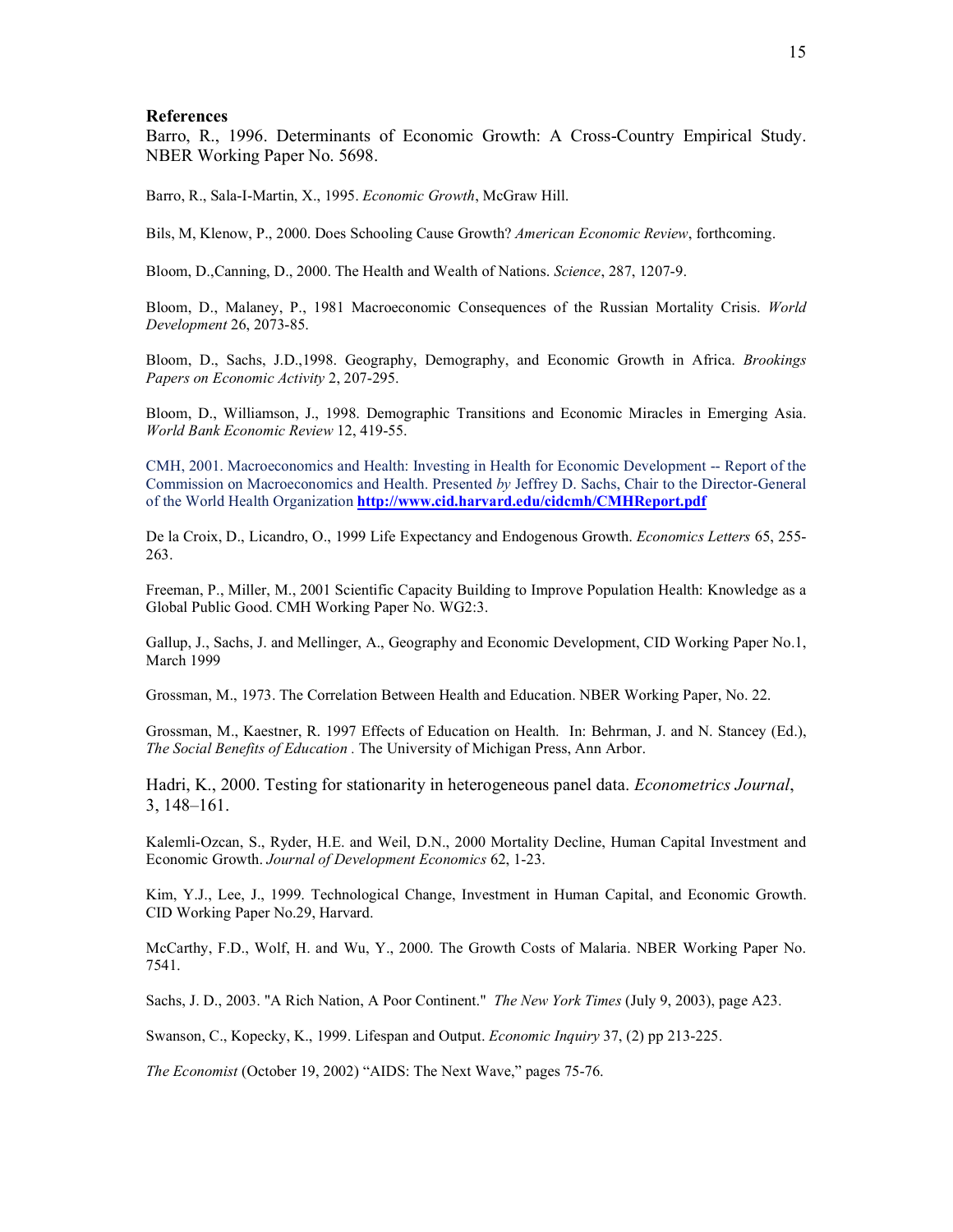16

UNDP (United Nations Development Program), 2001. *Human Development Report 2001*. New York: Oxford University Press.

World Bank, 1986. *World Development Report 1986*. New York: Oxford University Press.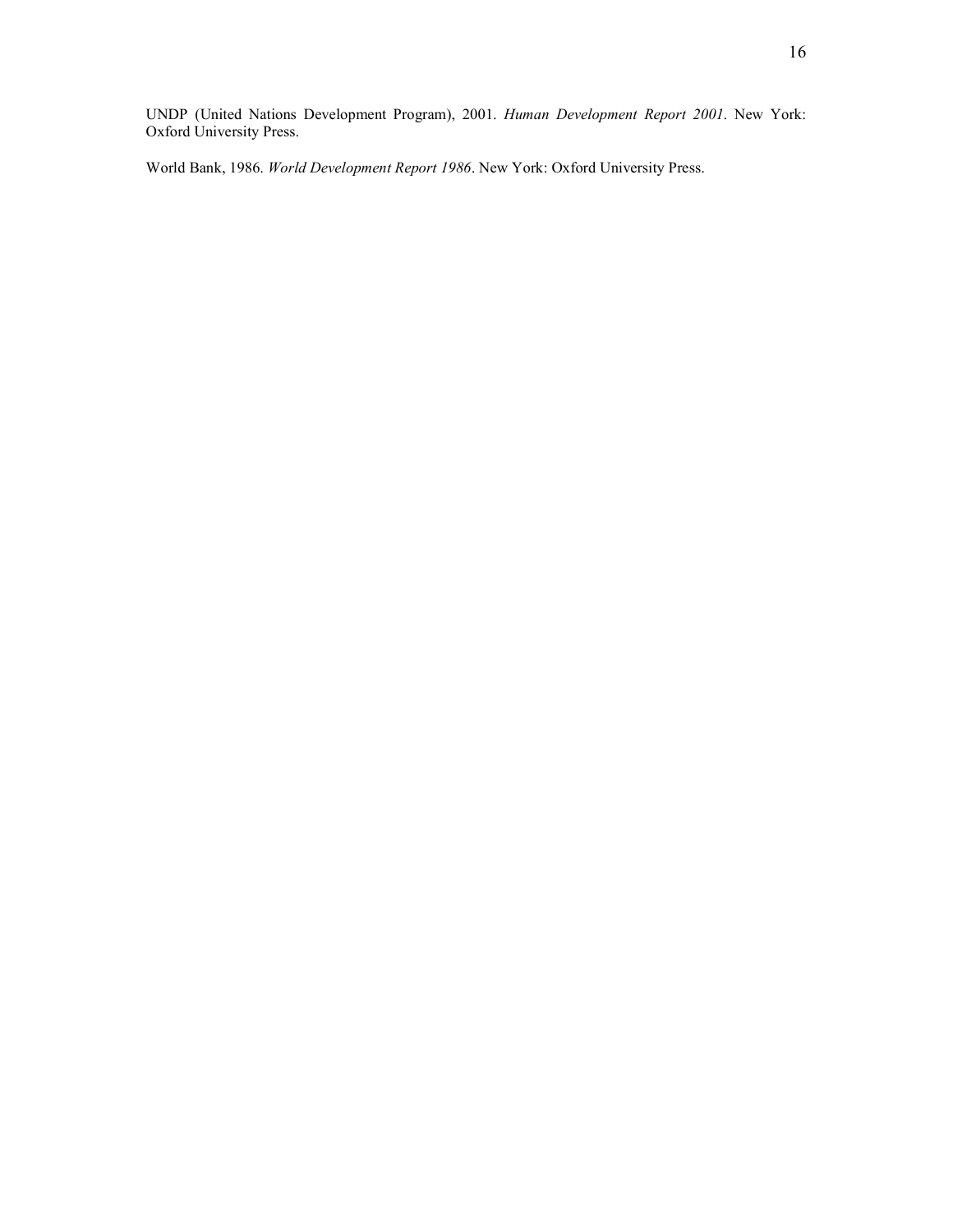|                            | Female<br><b>Average School</b> | Male Average<br><b>School Years</b> | <b>Total Average</b><br><b>School Years</b> | <b>Female Average</b><br><b>School Years</b> | Male Average<br><b>School Years</b> | <b>Total Average</b><br><b>School Years</b> |
|----------------------------|---------------------------------|-------------------------------------|---------------------------------------------|----------------------------------------------|-------------------------------------|---------------------------------------------|
| Intercept                  | 9.69(.38)                       | 10.92(.51)                          | $-8.44(0.70)$                               | $9.27***(0.52)$                              | $9.59***(0.78)$                     | $-0.67(3.97)$                               |
| <b>LDC</b> Dummy           |                                 |                                     |                                             | $-0.47(0.60)$                                | 0.11(0.78)                          | $-6.98*(3.75)$                              |
| <b>Mortality /Lifespan</b> | $-20.21(1.40)$                  | $-16.45(1.51)$                      | .23(.01)                                    | $-8.12*(3.74)$                               | $-3.85(3.79)$                       | $0.13*(0.05)$                               |
| LDC Dummy*Mortality        |                                 |                                     |                                             | $-9.54**$ $(3.37)$                           | $-9.80**$ (3.36)                    | $0.09*(0.05)$                               |
| <b>Observation Number</b>  | 95                              | 98                                  | 107                                         | 95                                           | 98                                  | 107                                         |
| R <sub>2</sub>             | 0.69                            | .55                                 | .79                                         | 0.73                                         | 0.62                                | 0.80                                        |

**Table 1. Relationship between Schooling and Mortality Rates or Life Expectancy (cross-section)** 

The numbers in parenthesis are the standard error of the parameter estimates before them. Significance level of parameter estimates:

\*\*\* p-values<0.001, \*\*p-value<0.01, \*p-value<0.1. Numbers in parenthesis are the standard error of the parameter estimates. Observation number refers to number of countries used in the regression.

#### **Table 2. Relationship between Lagged Life Expectancy and Educational Attainment (random 2SLS, panel)**

|                                       | Coeffficient | <b>Std. Errors</b> |       |
|---------------------------------------|--------------|--------------------|-------|
| Logarithm of life expectancy lagged 5 |              |                    |       |
| years                                 | $3.94***$    |                    | 0.24  |
| Intercept                             | $-14.86***$  |                    | 0.981 |
| <b>Observation Number</b>             | 362          |                    |       |
| R <sub>2</sub>                        | 0.75         |                    |       |

Instrumented: logarithm of life expectancy lagged 5 years. Instruments: zpolar wardum zboreal zdestrp zdrytemp zwettemp zsubtrop ztropics zwater are geographic variables defined in Gallup, Sachs and Mellinger (1999). Significance level of parameter estimates: \*\*\* p-values<0.001, \*\*p-value<0.01, \*p-value<0.1.

#### **Table 3. Regression of log of GDP per capita on Log of Life Expectancy and Other Relevant Variables.**

|                               | <b>Cross Section</b> | Fixed                     | Random             | Fixed             | Random            |
|-------------------------------|----------------------|---------------------------|--------------------|-------------------|-------------------|
| Intercept                     | $-10.22(9.05)$       | $-3.311(1.51)$ *          |                    |                   |                   |
| <b>Africa Dummy</b>           |                      |                           |                    | $-0.019(0.018)$   | $-2.41(.89)$ **   |
| <b>Life Expectancy</b>        | $4.1(2.29)$ **       | $2.98(.36)$ **            | $2.34(.28)$ **     | $4.29(.49)$ ***   | $2.77(.46)$ ***   |
| <b>Africa*Life Expectancy</b> |                      |                           |                    | $1.57(.69)*$      | $1.81(.68)$ **    |
| <b>Dependency Ratio</b>       | $-0.83(1.85)$        | $-1.77(.28)$ **           | $-1.58(.24)$ **    | $-1.79(0.31)$ *** | $-1.83(30)$ ***   |
| Africa*Dependency             |                      |                           |                    | $1.51(.50)$ **    | $1.08(.52)^*$     |
| <b>Investment Ratio</b>       | $-0.036(0.03)$       | .0004(.0024)              | $-.002(.002)$      | $.003(.002)$ *    | .00036(.002)      |
| Freedom                       | $-0.11(0.156)$       | $-0.029(.0099)$ *         | $-.023(.009)$      | $-.022(.008)$ **  | $-0.019(0.009)$ * |
| <b>Openness</b>               | $0.014(0.005)$ **    | .0012(.001)               | $.002$ (.0007) *   |                   |                   |
| Primary                       | $-0.002(0.011)$      | .0011(.002)               | .0005(.001)        | $-.0008(.001)$    | $-.00037(.0014)$  |
| Secondary                     | 0.000075(0.017)      | $.0165(.001)$ **          | $.015(.0014)$ **   | $.014(.0012)$ *** | $.013(.0014)$ *** |
| <b>Tests</b>                  |                      | Fixed effects $\leq 0001$ | Hausman Test .0003 |                   |                   |
| <b>Observation Number</b>     | 93                   | 510                       | 510                | 510               | 510               |
| R-Square                      | 0.3056               | 0.9597                    | 0.6887             | 0.6967            | 0.9874            |

The numbers in parenthesis are the standard error of the parameter estimates before them. Significance level of parameter estimates: \*\*\* p-values<0.001, \*\*p-value<0.01, \*p-value<0.1. Numbers in parenthesis are the standard error of the parameter estimates. Observation number refers to number of countries used in the regression.

| Table 4. Regression of Lagged Life Expectancy on Growth RateGDP Per Capita (random 2SLS, panel) |  |  |  |
|-------------------------------------------------------------------------------------------------|--|--|--|
|-------------------------------------------------------------------------------------------------|--|--|--|

|                                       | Coefficient | <b>Std. Errors</b> |
|---------------------------------------|-------------|--------------------|
| Logarithm of life expectancy lagged 5 |             |                    |
| years                                 | $-0.277***$ | 0.097              |
| Logarithm of GDP lagged 5 years       | $-0.066***$ | 0.025              |
| Interaction between lagged logarithm  |             |                    |
| of life expectancy and logarithm GDP  | $0.017***$  | 0.006              |
| cons                                  | $1.080***$  | 0.393              |
| <b>Number of Observations</b>         | 405         |                    |
| R <sub>2</sub>                        | 0.0429      |                    |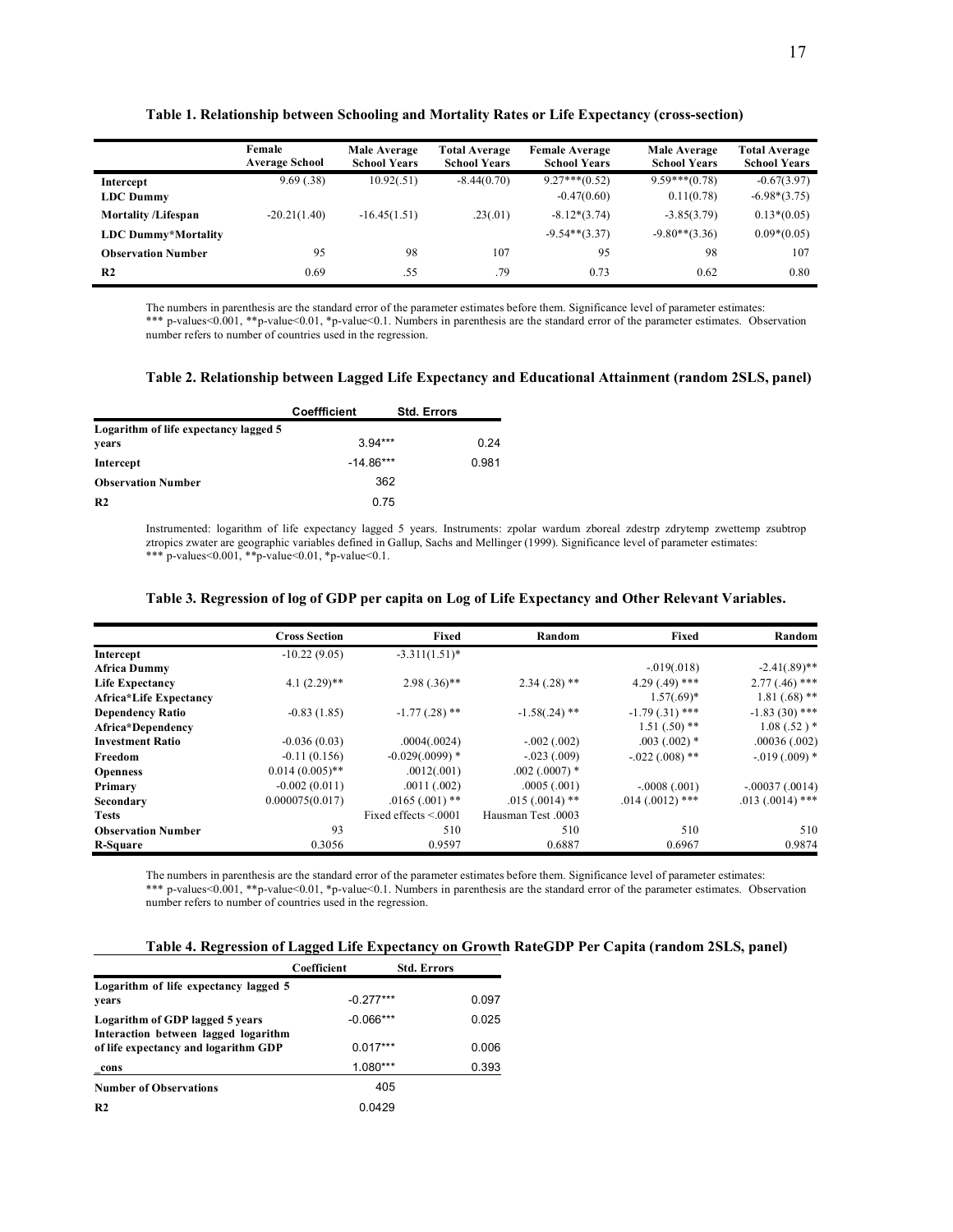Instrumented: Logarithm of life expectancy lagged 5 years, logarithm of GDP lagged 5 years and the interaction between these two variables. Instruments: zpolar zboreal zdestrp zdrytemp zwettemp zsubtrop ztropics zwater open6590 icrg82 tropicar south landarea landlock landlneu airdist newstate icrg82 socialst eu safri sasia transit latam eseasia. All the instrumented variables are from WDI indicator 2001 CD. All the instruments are from the geographical dataset compiled and described by Gallup, Sachs and Mellinger (1999). NewState: The timing of national independence, 0 if before 1914, 1 if between 1914 and 1945, 2 if between 1946 and 1989, and 3 if after 1989. Socialism: A variable equal to 1 if the county was under socialist rule for a considerable period during 1950-1995. Tropicar: The proportion of the country's land area within the geographic tropics.Openness: The proportions of years that a country is open to trade during 1965-1990.Public Institutions: The quality of public institutions.NewState, Socialism, Tropicar , Openness and public institutions are defined and obtained from Gallup, Sachs and Mellinger (1999). Significance level of parameter estimates: \*\*\* p-values<0.001, \*\*pvalue<0.01, \*p-value<0.1.

**Table 5. Regression of HIV adult rates on Illiteracy rates, Sub-Sahara Africa 2001 (2SLS, cross-section.)** 

|                | <b>Coefficients</b> | <b>Std. Errors</b> |
|----------------|---------------------|--------------------|
| LogHIVrate     | $-0.161**$          | 0.056              |
| LogTrade       | $-0.799**$          | 0.298              |
| LogGDP         | $-0.127$            | 0.152              |
| cons           | 9.676**             | 3.541              |
| Number obs.    | 29                  |                    |
| R <sub>2</sub> | 0.12                |                    |

Note: Instrumented: Logarithm of Adult HIV rates as of year 2001, logarithm of trade (% of GDP) as of year 2001 and logarithm of GDP in 2001.Instruments: tropicar airdist landlock landlneu zpolar wardum zdestmp zdestrp zdrytemp zwettemp zsubtrop ztropics zwater. Data source: Instrmented variables are from UNAIDS and World Bank. The instruments are from the geodata compiled and described by Gallup, Sachs and Mellinger (1999). Significance level of parameter estimates: \*\*\* p-values<0.001, \*\*p-value<0.01, \*p-value<0.1.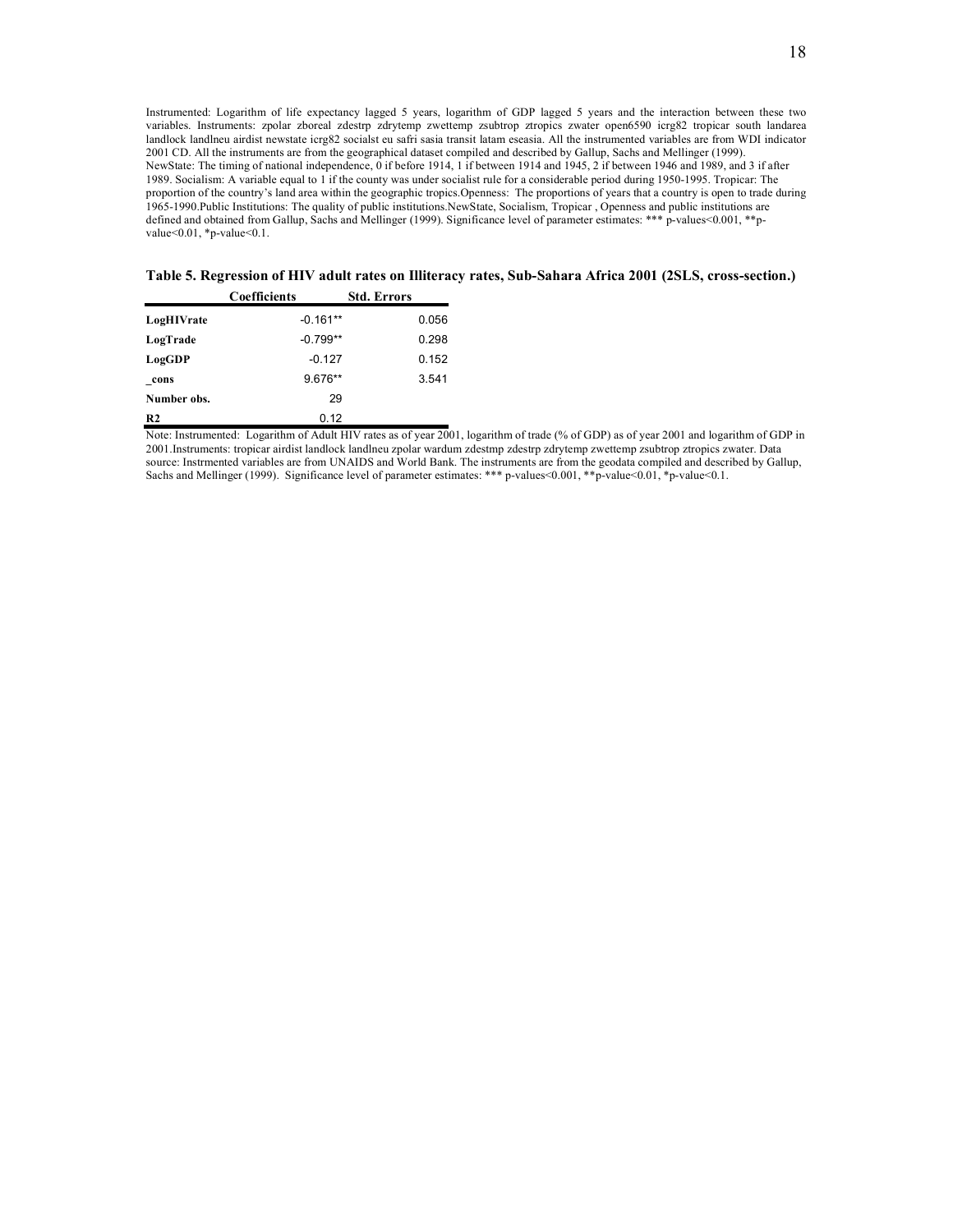#### **Investing in Hope: AIDS, Life Expectancy, and Human Capital Accumulation (Huang, Fulginiti, Peterson)**

#### **APPENDIX 1. The Overlapping Generations Model and the Analytical Results**

This is a representative agent model. A representative agent lives at best for three periods, namely, young, adult and old. When he is young, he decides how to allocate his time between work and education. As an adult, he decides how to allocate time between work and technology adoption. When old, he devotes all his time endowment to work and earning a wage.

The agent faces a probability of dying at the end of the 1<sup>st</sup> period and  $2<sup>nd</sup>$  period, denoted by  $P<sub>Y</sub>$  and  $P<sub>A</sub>$  respectively. The relationship between the two probabilities is

 $P_A = P(l \geq 2t / l \geq t)$   $(1 - P_Y)$ 

 $P^* (1 - P_Y)$ 

Where *l* denotes life expectancy of the agent, *t* denotes one period of time,  $P^*$  denotes the conditional probability of surviving the end of the 2nd period if the agent doesn't die at the end of first period. Note if *P\**=0, the agent can at most live up to two periods.

A new and advanced technology A is assumed to occur with a probability of p in each period. The characteristics of a new technology are represented by a point on a continuous technology space of the real line [0,S]. The new technology could occur with a characteristic anywhere between 0 and S on the line, that is, the characteristics of the innovations are uniformly distributed on the interval. Though the characteristic is a random variable, the technology space is known, i.e., S is a parameter denoting the scope of technological innovation. Adult agents adopt a new technology when a technology shock occurs. The initial structure of the agent's human capital consists of two dimensions: width and depth. An agent may have several 'knowledge points' distributed along the technology space [0,S].

The width dimension of human capital is represented by the number of knowledge points possessed by the agent in the interval [0,S] To adopt a new technology, the agent relies on the knowledge point located nearest to the point in [0,S] which characterizes the technological innovation. The more knowledge points an agent has, the more likely it is that the technological innovation will lie close to one of his knowledge points, reducing the cost of adoption. Human capital depth represents the quality of human capital. It is assumed that the depth of an agent's human capital determines the level of technology that can be adopted. The agent cannot adopt a new technology if it is beyond the depth of human capital, *Q.*

An agent is assumed to spend the adoption time of

 $(2)l_A = a | x - s | A$ 

where  $l_A$  is the time used for adoption, i.e., the adoption cost; *a* is a parameter which is an indicator of adoption efficiency, *s* denotes the location of the knowledge that an agent uses to adopt a technology with a knowledge point x in [0,S], *s* is located closest to point x among his N number of invested knowledge points. Therefore, he has to devote more adoption time to adopt a higher level of technology, and more time as the distance between his own knowledge and the technology increases. Because his depth of human capital determines the level of technology he can embrace, the adoption time can be written as

 $(2)'$ *l<sub>A</sub>* = *a* | *x* - *s* | *Q* 

This specification of adoption cost implies: To adopt a new technology with a higher level, agents will pay a higher adoption cost. And the adoption time cost increases proportionally to the distance between two knowledge points (*x* and *s*). Here, this occurs because this distance represents the degree of similarity between these two pieces of knowledge.

To minimize the expected adoption cost, the N knowledge points must be equally distributed over the knowledge space. The strategy of equal spacing is adopted because the characteristic of a technical innovation is a random variable uniformly distributed on the technological space [0,S]. Figure 2. depicts the relationship between the adoption cost and the location of the characteristics of a new technology represented by x, when an agent has three knowledge points, N=3. N=3 implies that agents invested in three knowledge points at n1, n2 and n3 on the knowledge space [0,S], which are located at S/6, 3S/6 and 5S/6 respectively. Kim and Lee (1999) noted that the structure of this minimization problem is identical to Baumol and Tobin's inventory model of money demand, in which, "N" represents the number of trips to a bank.

Source: Kim and Lee(1999)



**Figure2. Equal Spacing of Knowledge Points**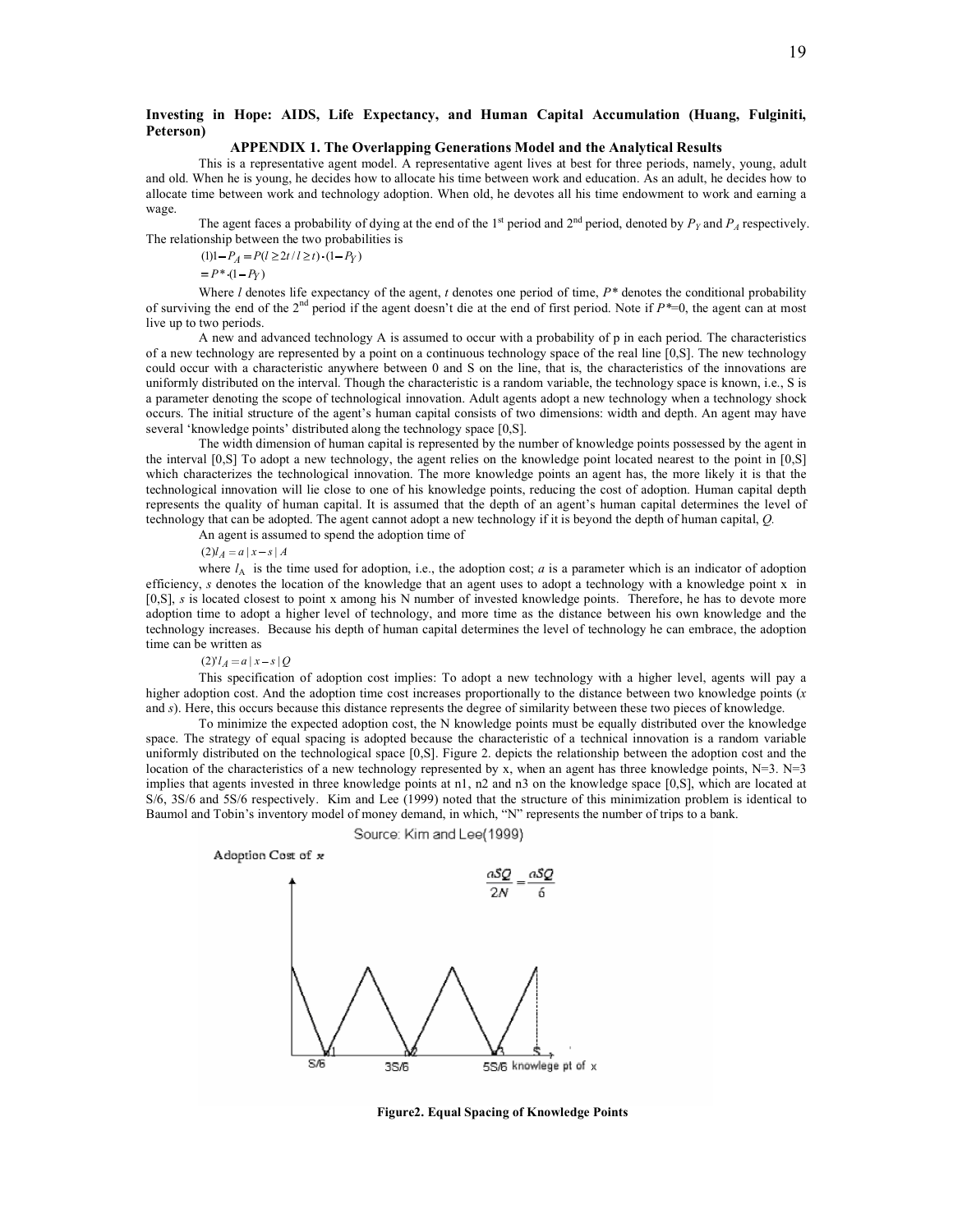After an adult agent adopts a new technology with a level of quality of *Q*, his depth or quality of human capital becomes  $Q$ , i.e., the human capital is fully embodied into the adopted technology.

 $(3)H_{at} = Q_t$ 

where  $H_{at}$  is the human capital stock of an adult at time t,  $Q_t$  is his depth of human capital at period t. Also assumed is that due to spillover effects, a certain fraction of the technology, once adopted and being currently used, can also be used by young agents without cost. Therefore, the young agents' specific human capital at time t becomes

 $(4)H_{vt} = \delta \overline{Q}$ 

where  $\overline{Q}$  denotes the current adult generation's amount of specific human capital and  $0<\delta\leq 1$ , is the spillover effect.

A young agent invests an amount of time  $l<sub>E</sub>$  in education and builds his human capital stock of NQ. (Education production equation)

 $(5)N_tQ_t = b \cdot l_E \cdot \overline{NQ}$ 

where  $l_{\rm E}$  is the time the agent devotes to receive education,  $\overline{NO}$  is the human capital owned by the current adult generation. The parameter b captures the efficiency of the elder generation in passing their knowledge to the next cohort. This specification implies that the young accumulates his education by spending time in school and pays tuition to the adults or the old agents if no new technology occurs for the current adult generation to compensate for the instructors' opportunity cost. Here we assume that only the individuals with the highest available depth of human capital in a period can be instructors to guarantee that the young can always keep abreast of the frontier of knowledge. The parameter *b* measures the efficiency of human capital formation. (See Kim and Lee(1999) for a discussion of the micro-mechanisms of the education process.) According to Kim and Lee, b>1, which implies that human capital stock can increase over time if the agent invests a certain fraction of her time in education such that  $bl_E>1$ . The equation implies that the more education old agents of the previous generation have, the more human capital young agents can accumulate with a fixed time input. In addition, there is a trade-off between *N* and *Q* as the agent cannot increase both simultaneously within a given time.

We proceed now to obtain the human capital stock of the old agent. If the current old agent adopted technology in his adult period and no new technology occurs in his old period, his human capital defines the highest level of human capital of the society, therefore, we assume his human capital to be  $(1 - \tau_1)Q$ , where  $\tau_1$  is a depreciation rate in [0,1]. If he adopted in his adult period, but new technology occurs in his old period, his human capital stock becomes  $(1-\tau_2)Q$ , and  $\tau_2 < \tau_1$ , is also a depreciation rate. If he had not adopted technology as an adult, but new technology occurred in his old period, then he, like the young cohort, enjoys a spillover effect of the human capital of the current adult. If no new technology occurred in either his adult or old period, all three generations have to share the spilled over human capital stock from the passed away cohort, i.e.,  $\delta Q$ . If no new technology occurs in his adult period but occurs in his old period, his human capital is also the

spillover effect of the current adult generation,  $\delta \overline{Q}$ . It is assumed that the spillover effect is not as large as the (depreciated) own human capital. Therefore, the agent is always better off with his own technology adoption than without it whether his technology is outdated by new technology or not.

The representative firm employs young, adult and old workers together. The input is human capital only, and the technology is linear, which implies that the human capital of each of the three generations is a perfect substitute for that of the others:

 $f(t) y_t = H_{vt} \cdot (1 - l_E) + H_{at} \cdot (1 - l_A) + H_{ot}$ 

where  $y_t$  is the total output of the economy at period t,  $H_{\rm vt}$  is the human capital possessed by the young generation at period t,  $H_{at}$  and  $H_{ot}$  are that of the adult and old generations respectively. A representative young agent's maximization problem on the width and depth of his human capital is:

$$
\max_{N,Q} U(c_{yt}, c_{at}, c_{ot}) = \log c_{yt} + \frac{1}{1+\rho} E(\log c_{at}) + \frac{1}{(1+\rho)^2} E(\log c_{ot})
$$

Where U is the lifetime expected utility, which depends on consumption in the three periods, respectively denoted by *c*yt, *c*at and *c*ot.

$$
c_{yt} = \delta \overline{Q}(1 - l_E) = \delta \overline{Q}(1 - \frac{NQ}{bNQ})
$$
  
\n
$$
c_{at} = (1 - l_A)Q
$$
 if he survives and technology occurs.  
\n
$$
c_{at} = \delta \overline{Q}
$$
 if he survives but technology doesn't occur.  
\n
$$
c_{at} = 0
$$
 if he dies at the end of 1<sup>st</sup> period.  
\n
$$
l_A = \min_{x \in [0, S]} a |x - s| Q
$$

The adoption cost, measured by adoption time, is proportional to the distance between the knowledge point owned by the individual through schooling nearest to the characteristic of the occurring technology change and the level of technical innovation he adopts.

 $c_{ot} = (1 - \tau_1)Q$  if he survives and the technology occurs in the adult period but not the old period.

 $c_{ot} = (1 - \tau_2)Q$  if he survives and a new technology occurs in both the adult and old period.

 $c_{ot} = \delta \overline{Q}$  if he survives but no new technology occurs in his old period.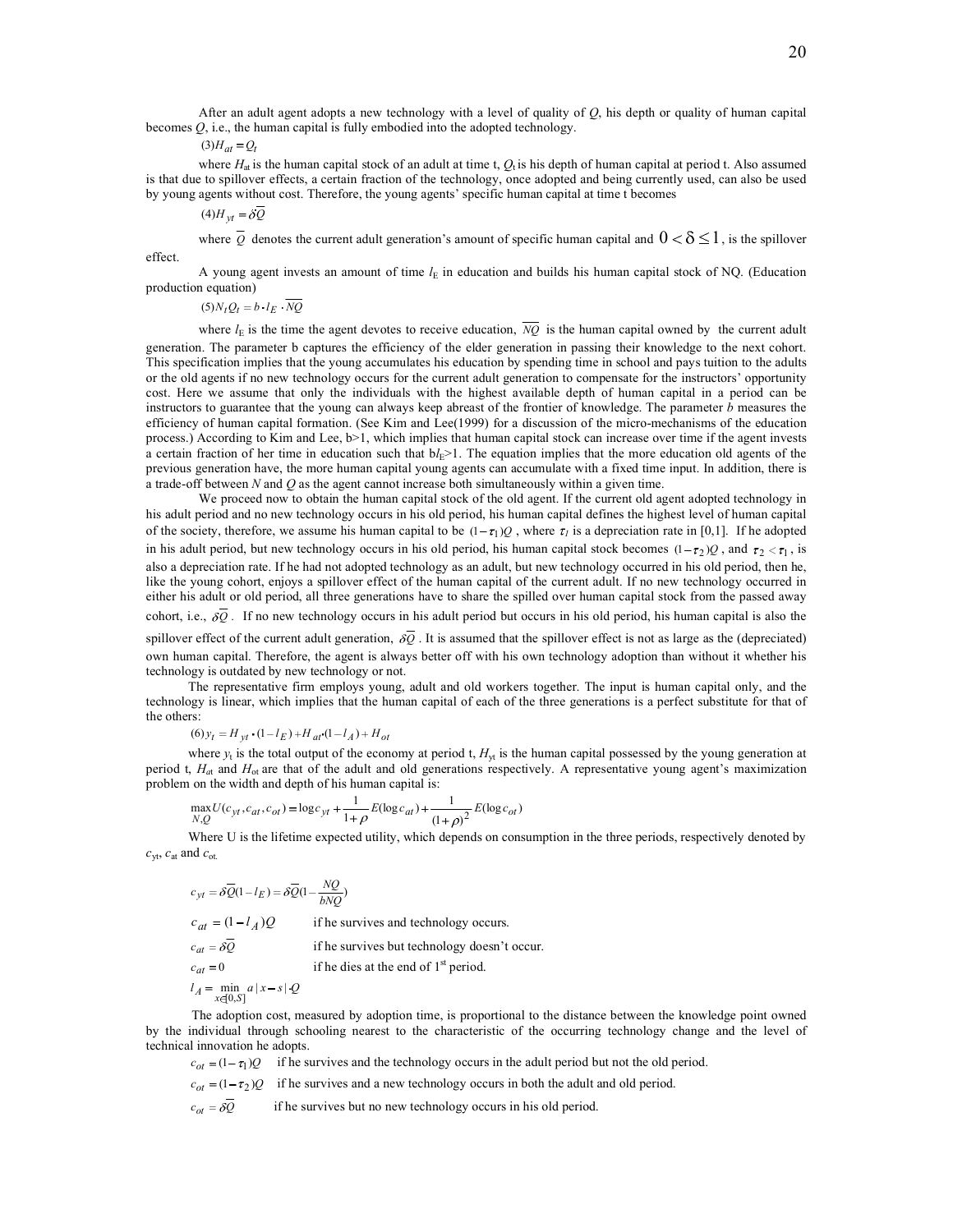In this case, the current adult generation shares the same human capital with the old generation.

 $c_{ot} = 0$  if he dies at the end of  $2<sup>nd</sup>$  period.

It is assumed that the spillover effect is sufficiently small relative to the depreciation rate of the human capital that the old agent enjoys higher consumption if she adopts technology in her adult period than otherwise. The specifications imply that the level of the human capital of the current adults in the society determine the level of human capital stock.

$$
(6)E(\log c_{yt}) = p(1 - P_y) \frac{2N}{S} \int_0^S \frac{S}{2N} \log(Q(1 - aQx))dx + (1 - p)(1 - P_y) \log(\delta \overline{Q})
$$
  
=  $(1 - P_y) [p]_0^S \log(Q(1 - aQ\frac{y}{2N}))dy + (1 - p) \log(\delta \overline{Q})$ 

Where *p* denotes the probability of technological advance, N is the number of knowledge points possessed by the individual through schooling, S stands for the scope of the technological space.

The expected utility of the old agent is the probability of living to the old period multiplied by the sum of the expected utility under the different scenarios when technical change occurs or doesn't occur in his adult period or old period, that is:

$$
E(\log c_{ot}) = P^* \cdot (1 - P_y) [p(1 - p) \log[(1 - \tau_1)Q] +
$$
  
pp log[(1 - \tau\_2)Q] + (1 - p)p log  $\delta Q$  + (1 - p)(1 - p) log  $\delta Q$ ]  
= P^\* \cdot (1 - P\_y) p log Q + constant

Following Kim and Lee (1999), we assume that the utility of the second period with the technology adoption is always higher than that without it due to time consistent restrictions on the parameter values of the model so that the adoption of the new technology is always certain. The first period maximization problem is:

$$
(7) \max_{N,Q} \log(1 - \frac{NQ}{bNQ}) + \frac{p(1 - P_y)}{1 + \rho} \frac{1}{S} \int_0^S \log[Q(1 - \frac{aQy}{2N})] dy + \frac{P^*(1 - P_y)p}{(1 + \rho)^2} \log Q + constant
$$

As long as  $p(1-P_y)$  is not zero, the individual expected utility would always be higher if he adopts technology when it occurs given the assumption of the parameters above, therefore, an interior solution is guaranteed. The FOCs:

$$
(8) - \frac{Q}{b\overline{NQ} - NQ} - \frac{p(1 - P_y)}{1 + \rho} \frac{1}{S} \int_0^S \frac{1}{N - \frac{aQy}{2}} dy
$$
  
\n
$$
= -\frac{Q}{b\overline{NQ} - NQ} - \frac{p(1 - P_y)}{1 + \rho} \frac{1}{N} - \frac{2p(1 - P_y)}{(1 + \rho)aQS} \log(N - \frac{aSQ}{2}) - \log N) = 0
$$
  
\n
$$
(9) - \frac{N}{b\overline{NQ} - NQ} + \frac{p(1 - P_y)}{1 + \rho} \frac{1}{Q} + \frac{p(1 - P_y)}{1 + \rho} \frac{1}{S} \int_0^S \frac{-2ay}{2} dy + \frac{P^*(1 - P_y)p}{(1 + \rho)^2}
$$
  
\n
$$
= -\frac{N}{b\overline{NQ} - NQ} + \frac{2p(1 - P_y)}{1 + \rho} \frac{1}{Q} + \frac{2p(1 - P_y)N}{(1 + \rho)aQ^2S} (\log(N - \frac{aSQ}{2}) - \log N) + \frac{P^*(1 - P_y)p}{(1 + \rho)^2} = 0
$$
  
\nMultiplying both sides of (8) by N, and both sides of (9) by Q, and subtracting (8) from (9) yields:  
\n
$$
(10) (3+k)(z-1) = 2\log z
$$

Where 
$$
z = 1 - \frac{aSQ}{2N}
$$
,  $k = \frac{P^*}{(1 + \rho)}$ 

z is a linear function of the ratio of depth to width. Note that *k*=0 if *P*\* =0, and *k* increases as *P*\* increases given the discount rate, where  $P^*$  is the conditional probability of surviving up to three periods if the agent survives the young period. Hence *k* can be interpreted as a time value coefficient of future consumption under uncertainty of life expectancy. Equation (10) thus shows a relationship between the probability of premature death and the optimal depth-width ratio of human capital investment. When  $k=0$ , the equation is  $3/2(z-1) = \log z$ , the same equation (10) in Kim and Lee (1999). The addition of a positive *k* is the result of adding a third period into the model. Since  $aSO/2N$  is by definition not zero,  $z \ne 1$ . It is easy to see that for each definite value of  $k$  in [0,1], there exists a unique solution for z between (0,1) that satisfies equation (10) since the left hand side can be depicted as a straight line through (1,0) and (0, 3+*k*/2) and the right hand side is a usual log curve through  $(1,0)$ .

An analytical solution of equation (10) is not available since it is non-linear. Using simple computer simulation (EXCEL), we can solve for *z*. Let  $z^*$  be the equilibrium *z* that satisfies equation (10). Then,  $z^*$  gives the equilibrium ratio of depth to width given the characteristic space of the innovation that has occurred. The simulation shows that *z*\* declines as k increases, and *z*\* is between [0.421, 0.2]. Therefore, as *P\** increases, i.e., as one is more likely to have a longer life, the optimal ratio of depth to width of human capital acquisition increases. The result is expected since in the old period, the agent is assumed to adopt no technology at all. We would expect a different result if the agent adopts new technology when old.

Then 
$$
(11)\frac{Q}{N} = \frac{2(1 - Z^*)}{aS}
$$

Hence, the optimal ratio of depth to width decreases if the uncertainty about the characteristic of the technological advance increases. From (8), (10), and (11), we can solve for *Q* and *N* as: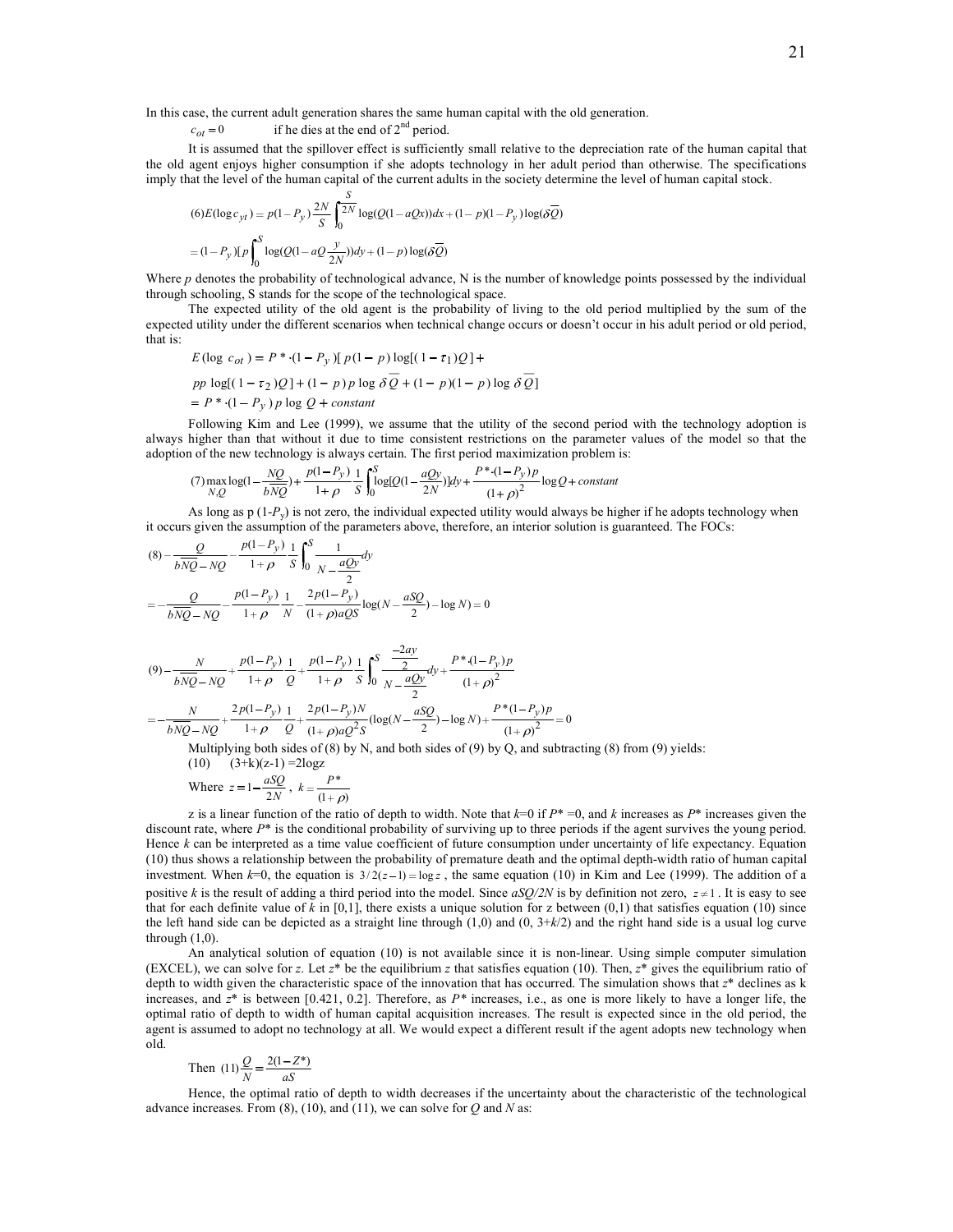$$
(12)Q = \sqrt{\frac{2(1-z^*)bp(1-P_y)(1+k)\overline{NQ}}{(2+2p+(1+k)p(1-P_y))aS}}
$$
\n
$$
(13) N = \sqrt{\frac{abp(1-P_y)(1+k)S\overline{NQ}}{2(1-z^*)[2+2p+p(1-P_y)(1+k)]}}
$$
\nThe comparative static results are:

$$
(14) \frac{\partial N}{\partial (1 - P_y)} > 0 \text{ and } \frac{\partial Q}{\partial (1 - P_y)} > 0
$$
  

$$
(15) \frac{\partial N}{\partial P^*} = (1 - z^*)(2 + 2\rho) + (1 + k)[2 + 2\rho + p(1 - P_y)]\frac{\partial z^*}{\partial k} < 0
$$
  

$$
(16) \frac{\partial Q}{\partial P^*} = (1 - z^*)(2 + 2\rho) - (1 + k)(2 + 2\rho + (1 + k)p(1 - P_y))\frac{\partial z}{\partial k} > 0
$$

In equilibrium, as Equation (11) shows, *N*, and *Q* grow at the same rate. In this economy, only adults adopt new technology, therefore, all growth in production comes from the current adults' human capital stock compared with their human capital stock in the young period. Therefore, in equilibrium,  $\frac{y}{y} = \frac{y}{Q}$ *Q*  $\frac{y}{y} = \frac{Q}{Q}$ , i.e., income grows at the same rate as the growth rate of the depth of (current adult's) human capital stock. Therefore, the equilibrium growth rate of income is equal to the growth rate of *Q* and *N*. The equilibrium is a balanced growth path.

Now we have  $\frac{N}{\overline{N}} = \frac{Q}{\overline{Q}} = 1 + g$ *Q*  $\frac{N}{\overline{N}} = \frac{Q}{Q} = 1 + g$ , where g is the growth rate with a technological advance, i.e., the income growth of an

adult (relative to his youth) if he adopts a new technology. From Equation (5), the education time of young agents is

$$
l_E = \frac{NQ}{bNQ} = \frac{(1+g)^2}{b}.
$$

Substituting this into the FOC (8), multiplying by *N*, and using (11):

$$
1 + g = \sqrt{\frac{p(1 - P_y)b(1 + k)}{2(1 + \rho) + p(1 - P_y)}}
$$
(17)

It is easy to see that the growth rate increases with  $(1 - P_y)$  and  $P^*$ , thus with the time devoted to education as the above equation (17) shows.

The expected growth rate of output is,  $p(1 - p)[1 + g + P * (1 - \tau_1)]$  $(1 - P_v)$   $\{ pp [1 + g + P^* (1 - \tau_2)] + 2 (1 - p) \}$  $(1 - p)\delta + P * p(1 - p)(1 - \tau_1) + P * pp (1 - \tau_2) + (1 - p)$  $(18) E (1 + g) = (1 - P_y) [pp (1 + g) + (1 - p) p (1 + g)]$ 2 1 2 *P pp g P p*  $p \frac{1}{2} + P^* p (1-p)(1-\tau_1) + P^* pp (1-\tau_2) + (1-p)$ *y*

The expected adoption time is:  $\frac{(1-P_y)}{2}(1-z^*)$  (19)  $(l_A) = \frac{p(1-P_y)}{S} \int_0^S \frac{aQy}{2N} dy = \frac{p(1-P_y)}{2} (1-z)$ *S*  $E(l_A) = \frac{p(1-P_y)}{g} \int_0^S \frac{aQy}{2M} dy = \frac{p(1-P_y)}{g}$ 

From the discussion of equation (10), we know that  $(1-z^*)$  increases as the conditional probability of living to the old period if surviving the young period  $(P^*)$ . From the discussion under equation (10), we know that  $(1-z^*)$ increases as the conditional probability of living to the old period if surviving the young period  $(P^*)$ . Hence, the adoption time increases with the increases in probability of technological advance (p), the probability of surviving the young period (1-*P<sub>y</sub>*) and the conditional probability of living through the three periods if one survives the young period ( $P^*$ ). Hence, the growth rate of income decreases as the probability of premature dying increases, establishing the main result of this paper.

Note that this is the relationship in equilibrium when  $P<sub>y</sub>$  is stabilized. This implies that the immediate effect of an epidemic or a persistent war that drastically shortens people's life expectancy is to reduce income due to loss of labor. In the long run equilibrium, the slower growth rate is the result of a reduction in the individual investment in human capital due to a shorter life span.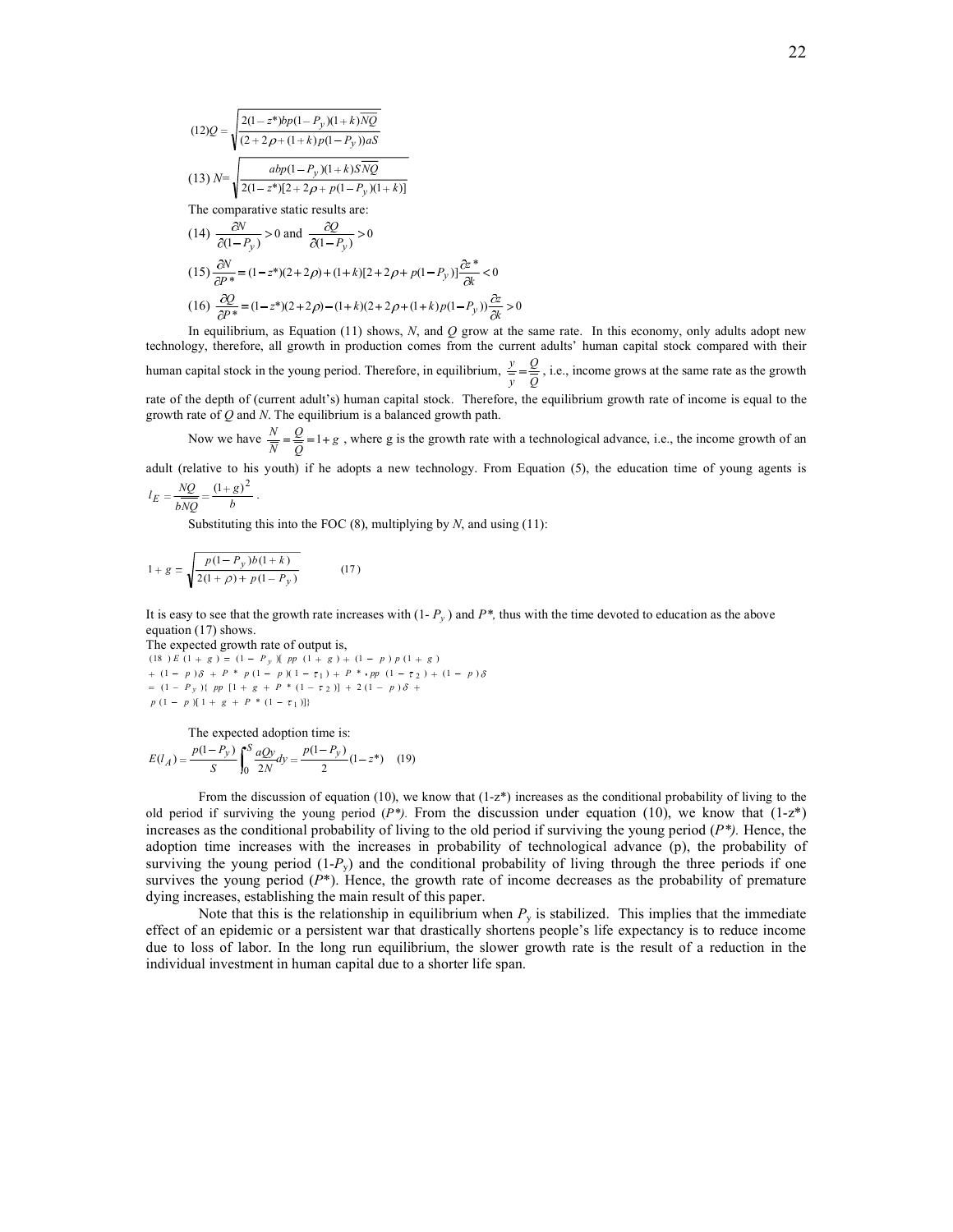#### **Endnotes**

- <sup>1</sup> From "A Rich Nation, A Poor Continent" by Jeffrey D. Sachs, New York Times, July 9 2003
- $2$  Equation (14) in the model appendix.
- $3$  Appendix equation (15) and (16).
- <sup>4</sup> Technically, lower  $P_y$  and higher  $P^*$  in appendix equation (17).
- $5$  Appendix equation (19).
- $6$  Equation (19) in the appendix.

7 95 Countries used in Table 1 for females:19 High-Income Countries: Austria, Belgium, Canada, Finland, France, Germany, Greece, Ireland, Israel, Italy, Norway, Japan, Netherlands, New Zealand, Spain, Sweden, Switzerland, United Kingdom, United States;27 African Countries: Algeria, Benin, Botswana, Cameroon, Central African Republic, , Congo, Rep., Egypt, Gambia, Ghana, Kenya, Lesotho, Liberia, Malawi, Mali, Mauritius, Mozambique, Niger, Senegal, Sierra Leone, South Africa, Sudan, Swaziland, Togo, Tunisia, Uganda, Zambia, Zimbabwe;22 Asia Countries and regions: Afghanistan, Armenia, Bahrain, China, Cyprus, Hong Kong, China, India, Indonesia, Iran, Iraq, Lebanon, Korea, Rep., Kuwait, Malaysia, Nepal, Pakistan, Russian Federation, Philippines, Singapore, Sri Lanka, Thailand;19 Latin American Countries: Bolivia, Brazil, Chile, Colombia, Costa Rica, Cuba, Dominican Republic, Ecuador, El Salvador, Guatemala , Guyana , Haiti ,Honduras ,Panama, Paraguay, Peru, Uruguay, Venezuela, RB, Trinidad and Tobago;5 European Countries: Malta, Bulgaria, Czech Republic, Hungary, Poland, Yugoslavia, FR (Serbia/Montenegro);2 Oceania Countries: Fiji, Papua New Guinea.

98 Countries used in Table 1 for Male: Algeria, Benin, Botswana, Cameroon, Central African Republic, Congo, Rep., Egypt, Gambia, Ghana, Kenya, Lesotho, Liberia, Malawi, Mali, Mauritius, Mozambique, Rwanda, Senegal, Sierra Leone, South Africa, Swaziland, Togo, Tunisia, Uganda, Zambia, Zimbabwe, Barbados, Canada, Costa Rica, Dominican Republic, El Salvador, Guatemala, Haiti, Honduras, Jamaica, Mexico, Nicaragua, Panama, Trinidad and Tobago, United States, Argentina, Bolivia, Brazil, Chile, Colombia, Ecuador, Guyana, Paraguay, Peru, Uruguay, Venezuela, Afghanistan, Bahrain, Bangladesh, China, Hong Kong, India, Indonesia, Iran, Iraq, Israel, Japan, Korea, Rep., Kuwait, Malaysia, Nepal, Pakistan, Philippines, Singapore, Thailand, Austria, Belgium, Cyprus, Denmark, Finland, France, Germany, Greece, Hungary, Iceland, Ireland, Italy, Malta, Netherlands, Norway, Poland, Portugal, Spain, Sweden, Switzerland, United Kingdom, Yugoslavia, Fiji, New Zealand, Papua New Guinea, Bulgaria, Russian Federation, Cuba

107 Countries used in Table 1 for Total: Algeria, Benin, Botswana, Cameroon, Central African Republic, Congo, Rep., Egypt, Gambia, Ghana, Kenya, Lesotho, Liberia, Malawi, Mali, Mauritius, Mozambique, Niger, Rwanda, Senegal, Sierra Leone, South Africa, Sudan, Swaziland, Togo, Tunisia, Uganda, Congo, Dem. Rep., Zambia, Zimbabwe, Barbados, Canada, Costa Rica, Dominican Republic, El Salvador, Guatemala, Haiti, Honduras, Jamaica, Mexico, Nicaragua, Panama, Trinidad and Tobago, United States, Argentina, Bolivia, Brazil, Chile, Colombia, Ecuador, Guyana, Paraguay, Peru, Uruguay, Venezuela, Afghanistan, Bahrain, Bangladesh, Myanmar, China, Hong Kong, India, Indonesia, Iran, Iraq, Israel, Japan, Korea, Rep., Kuwait, Malaysia, Nepal, Pakistan, Philippines, Singapore, Sri Lanka, Syrian Arab Republic, Thailand, Austria, Belgium, Cyprus, Denmark, Finland, France, Germany, Greece, Hungary, Iceland, Ireland, Italy, Malta, Netherlands, Norway, Poland, Portugal, Spain, Sweden, Switzerland, Turkey, United Kingdom, Yugoslavia, Australia, Fiji, New Zealand, Papua New Guinea, Libya, Bulgaria, Romania, Cuba

<sup>8</sup> "The one thing that is clear is that fixed-effects procedures lose a lot of information." Barro (1996). <sup>9</sup> We can also understand the set of countries we are studying as drawn from a population of all countries and all years. 10 Afghanistan,Algeria, Argentina, Australia,Austria,Bangladesh,Belgium,Benin,Bolivia, Botswana,Brazil,Cameroon,Canada,Central

African Republic,Chile,Colombia, Zaire, Congo,Costa Rica,Denmark,Ecuador,Egypt,El Salvador,Finland,France, Gambia,Germany,Ghana,Greece,Guatemala,Guinea Bissau,Haiti,Honduras,Hong Kong, Hungary, India,Indonesia,Iran,Iraq, Ireland,Israel,Italy,Jamaica,Japan,Kenya, Kuwait,Lesotho,Liberia,Malawi,Malaysia,Mali,Mauritius,Mexico, Mozambique, Nepal,Netherlands,New Zealand,Nicaragua,Niger,Norway,Pakistan,Panama,Papua New Guinea,Paraguay,Peru,Philippines,Poland, Portugal,Rwanda,Senegal,Sierra Leone, Singapore,South Africa,Spain,Sri Lanka, Sudan,Sweden,Switzerland,Syrian Arab Rep., Tanzania, Thailand,Togo,Trinidad & Tobago,Tunisia,Turkey,Uganda,United Arab Emirates,United Kingdom,United States,Uruguay,Venezuela,Yemen,Zambia,Zimbabwe

<sup>11</sup> 93 Countries used for second column, Table 3:19 High-Income Countries: Austria, Belgium, Canada, Finland, France, Germany, Greece, Ireland, Israel, Italy, Norway, Japan, Netherlands, New Zealand, Spain, Sweden, Switzerland, United Kingdom, United States;27 African Countries: Algeria, Benin, Botswana, Cameroon, Central African Republic, , Congo, Rep., Egypt, Gambia, Ghana, Kenya, Lesotho, Liberia, Malawi, Mali, Mauritius, Mozambique, Niger, Senegal, Sierra Leone, South Africa, Sudan, Swaziland, Togo, Tunisia, Uganda, Zambia, Zimbabwe;22 Asia Countries and regions: Afghanistan, Armenia, Bahrain, China, Cyprus, Hong Kong, China, India, Indonesia, Iran, Iraq, Lebanon, Korea, Rep., Kuwait, Malaysia, Nepal, Pakistan, Russian Federation, Philippines, Singapore, Sri Lanka, Thailand;19 Latin American Countries: Bolivia, Brazil, Chile, Colombia, Costa Rica, Cuba, Dominican Republic, Ecuador, El Salvador, Guatemala , Guyana , Haiti , Honduras , Panama, Paraguay, Peru, Uruguay, Venezuela, RB, Trinidad and Tobago;4 European Countries: Malta, Bulgaria, Hungary, Poland, ;2 Oceania Countries: Fiji, Papua New Guinea.

12 Algeria, Angola ,Argentina, Australia, Austria,Bangladesh,Belgium, Bolivia , Botswana,Brazil, Burkina Faso, Cameroon,Canada,Chile,China, Colombia, Congo, Dem. Rep.,Congo, Rep., Costa Rica,Cote d'Ivoire,Denmark,Dominica,Ecuador, Egypt,El Salvador,Ethiopia,Finland,France,Gabon,Gambia, Ghana,Greece,Guatemala Guinea,Guinea-Bissau,Haiti, Honduras, Hong Kong, Hungary,India,Indonesia,Ireland ,Israel,Italy,Jamaica,Japan,Jordan,Kenya,Madagascar,Malawi,Malaysia,Mali,Mexico, Morocco,Mozambique,Netherlands,New Zealand,Nicaragua,Niger,Nigeria,Norway, Pakistan,Papua New Guinea, Paraguay,Peru,Philippines,Poland,Portugal,Senegal, Sierra Leone,Singapore,South Africa,Spain, Sri Lanka,Sweden,Switzerland,Syrian Arab Republic,Tanzania,Thailand,Togo,Trinidad and Tobago,Tunisia,Turkey,Uganda,United Kingdom,United

States,Uruguay,Venezuela,Zambia.<br><sup>13</sup> We performed panel unit root diagnostic tests on the variabes and nonstationaity was rejected, so we proceed with GLS estimation procedures.